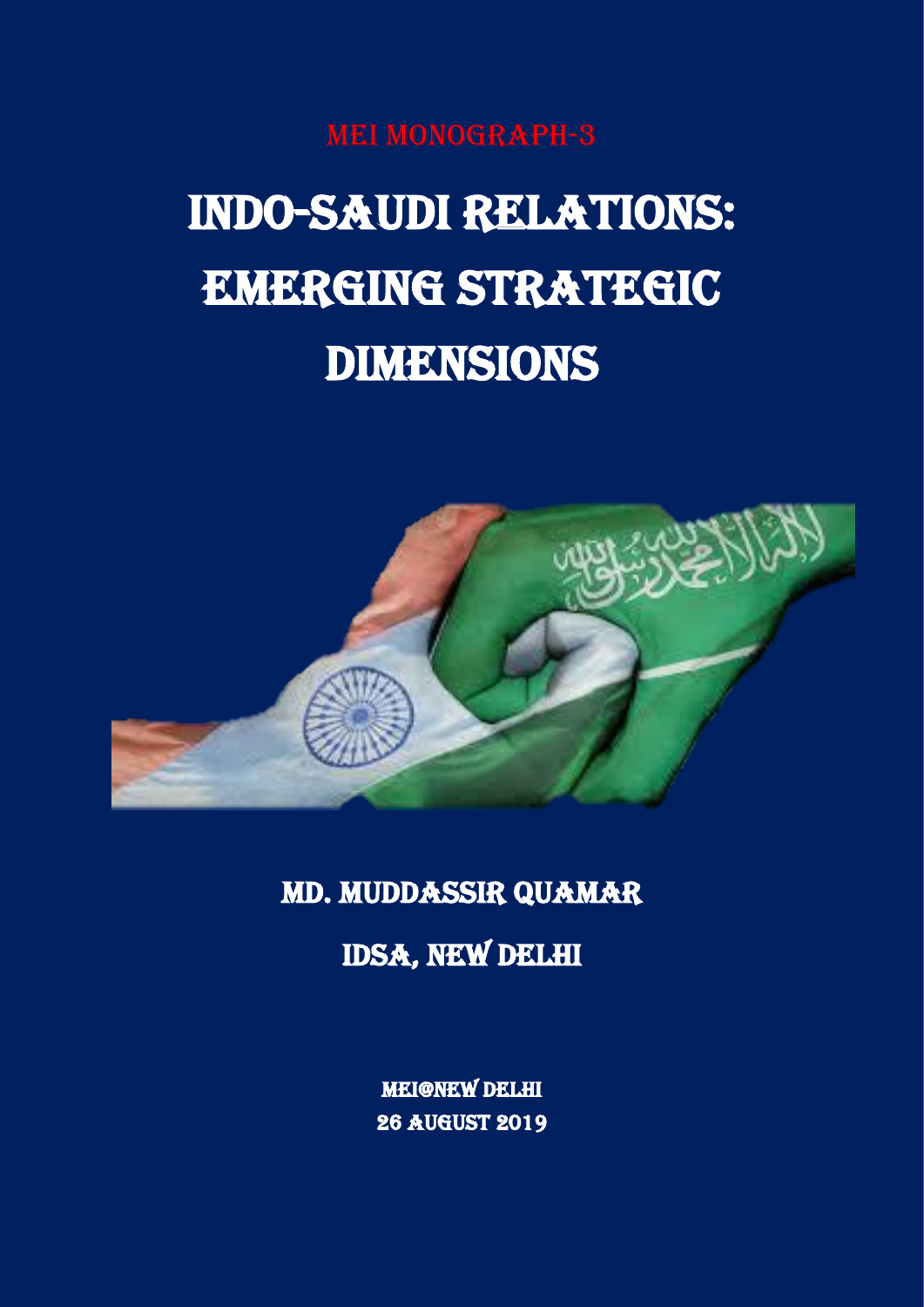#### MEI Monograph



#### **Middle East Institute, New Delhi**

#### **Editorial Committee**

- Professor Hussein Solomon, Free State University,
- Professor Santishree D Pandit,
- Dr. Joseph Kechichian,
- Dr. Hayat Alvi, Naval War College,
- K P Fabian, Formerly, Indian Foreign Service

*Editor*, Professor P R Kumaraswamy, MEI@ND

#### *Assistant Editor:* Dr. Md. Muddassir Quamar, IDSA

*MEI Monograph* is published by MEI@ND, an independent think tank devoted to the Middle East region. Established in 2010, MEI@ND is India based and not India-centric and seeks to promote scholarly discussions on various aspects of contemporary Middle East.

Unsolicited submissions for *MEI Monograph* are welcome and proposals can be sent to [MEI.newdelhi@gmail.com](mailto:MEI.newdelhi@gmail.com)

Other publications and activities of the MEI@ND can be accessed at [www.mei.org.in](http://www.mei.org.in/)

© Copyrights Middle East Institute, New Delhi, 2019.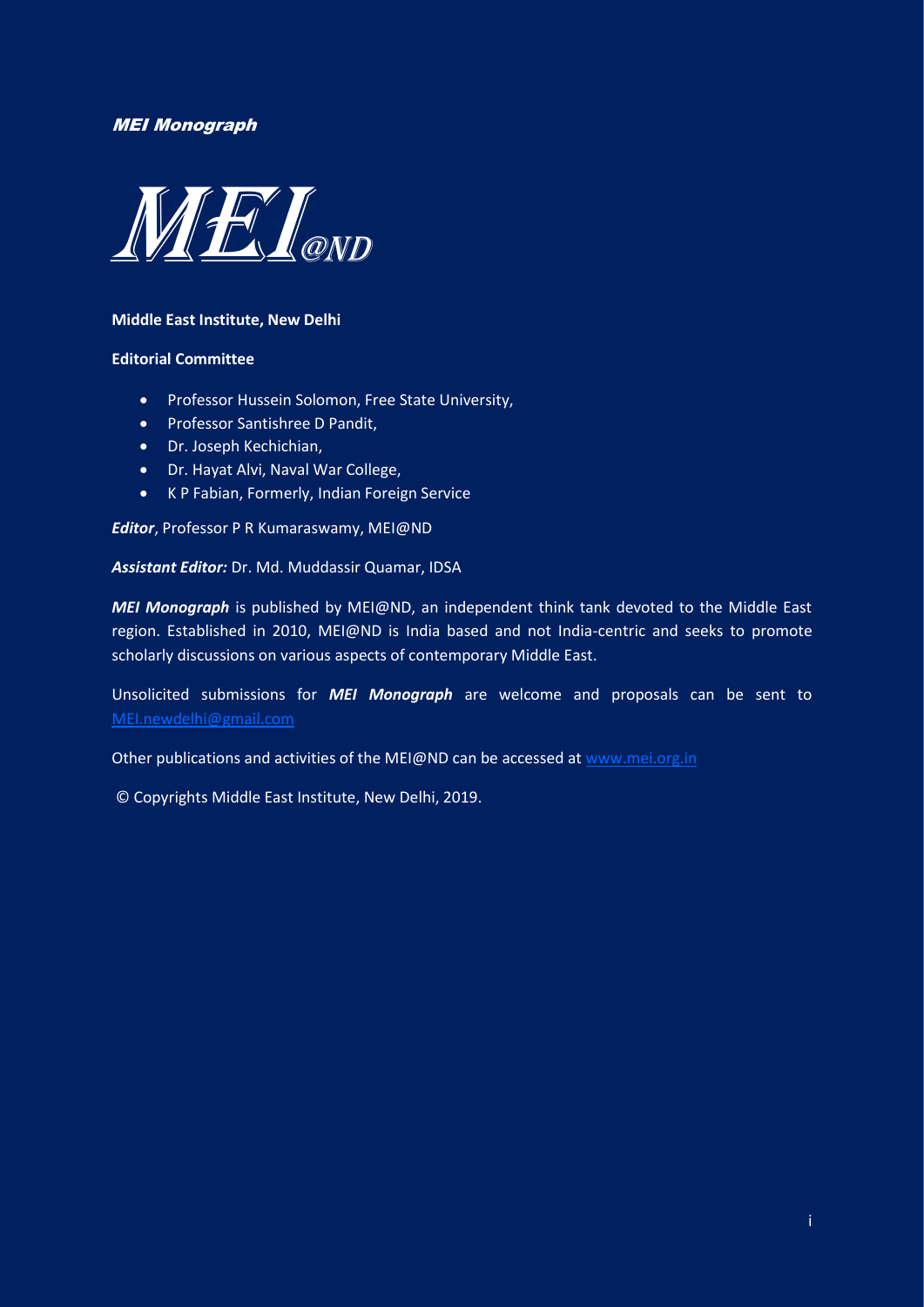# Indo-Saudi Relations: Emerging Strategic Dimensions

**Md. Muddassir Quamar**

Institute for Defence Studies and Analyses, New Delhi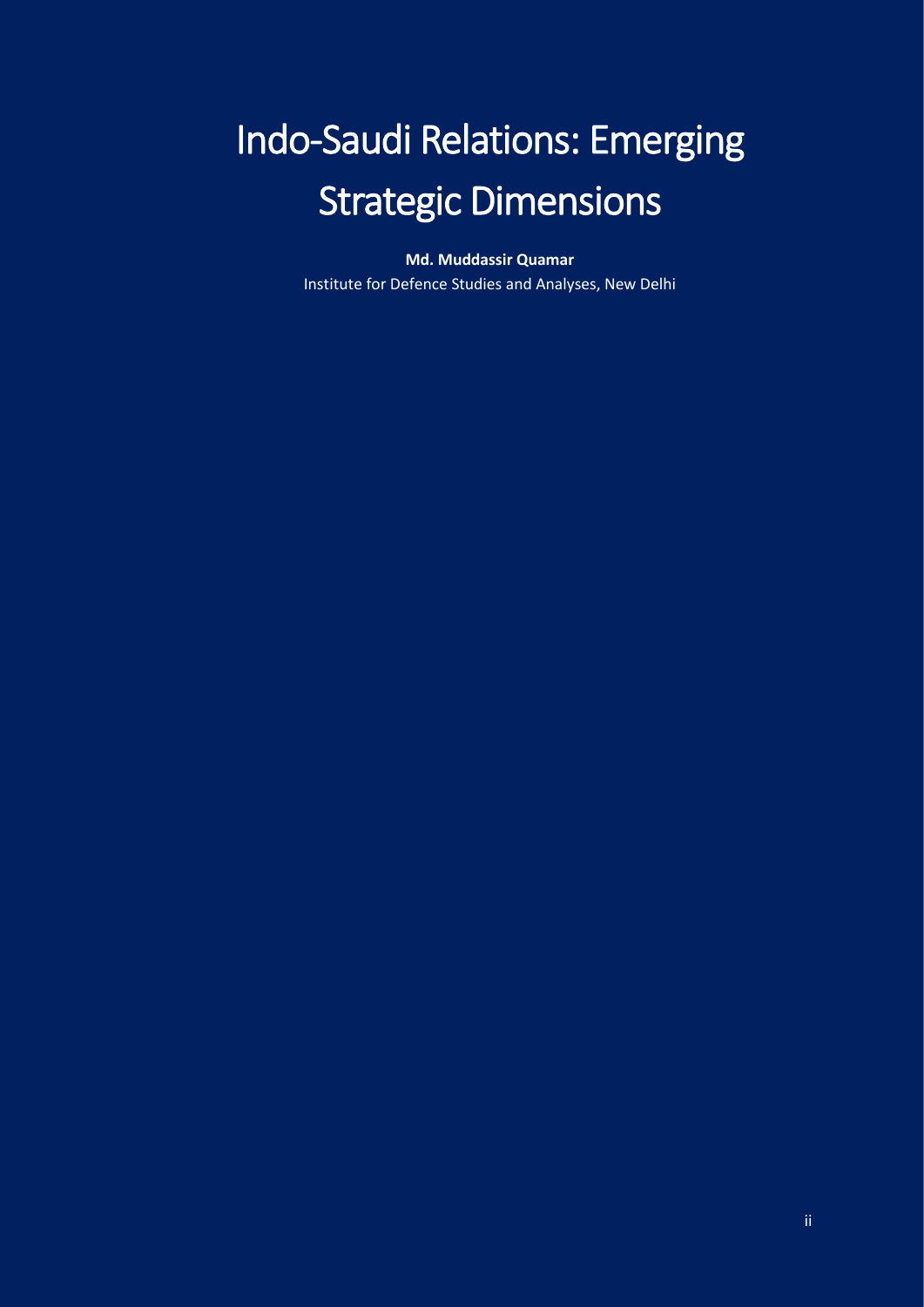# **Table of Contents**

**Abstract** 

**Introduction** 

A Frosty Past

A New Beginning

The Turnaround

The Emerging Dynamics

Trade, Energy, and Investments

Security and Defence

Indian Muslims and Saudi Arabia

India and Saudi Arabia: A Strategic Partnership

**Challenges** 

**Conclusion**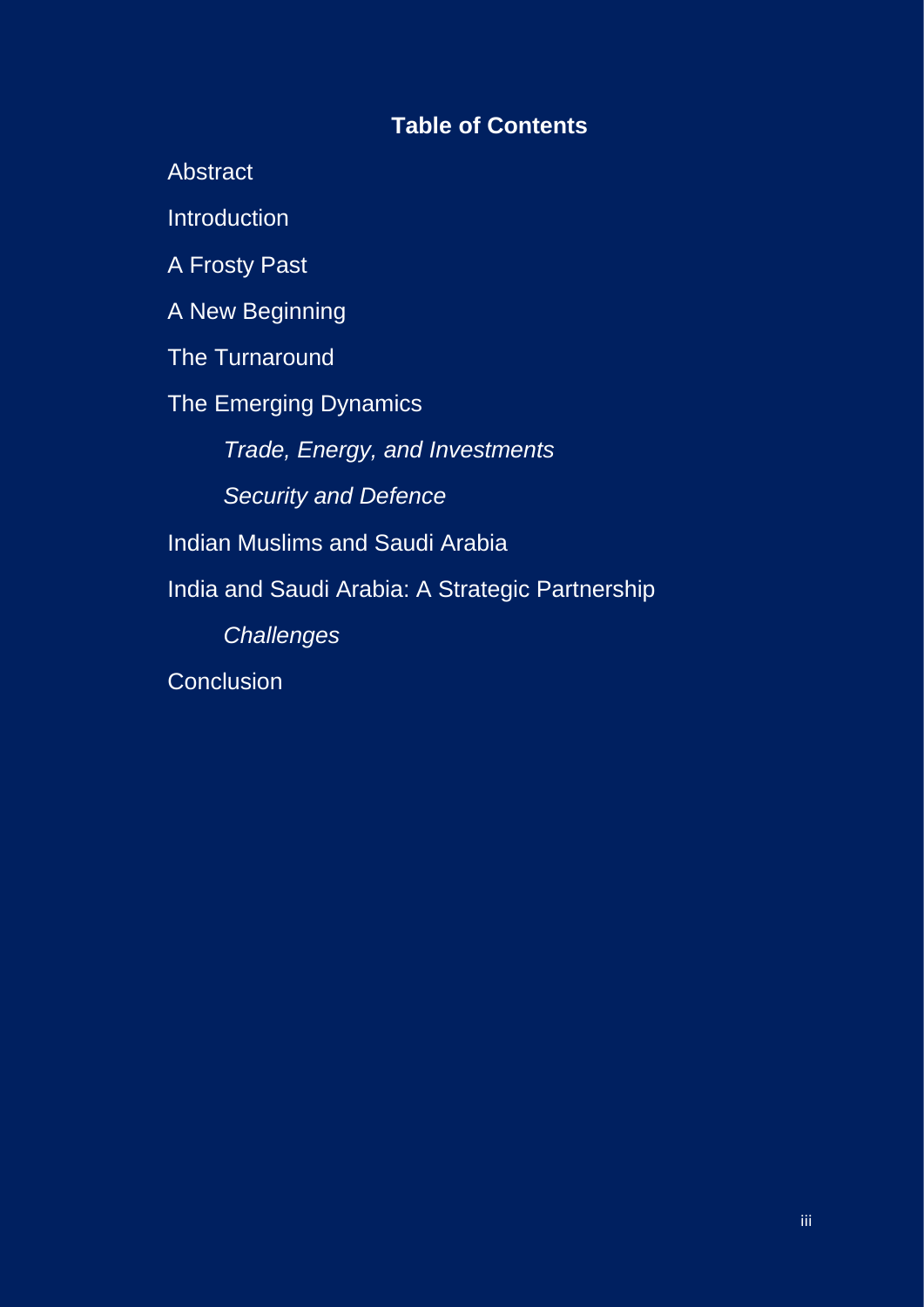#### Abstract

India and Saudi Arabia are two ascending powers, both being G-20 economies and important players in respective regions of South Asia and Middle East. In over a decade since the visit of King Abdullah and the signing of Delhi Declaration in 2006, the two have strengthened bilateral relations based on strong trade and frequent political engagements. The signing of a Memorandum of Understanding on defence cooperation in February 2014 added a new dimension with promise for close security cooperation. Bilateral ties were further strengthened by the visit of Prime Minister Narendra Modi to Riyadh in April 2016. With growing business, increased investments and close security co-operation Indo-Saudi relations have started to acquire strategic dimension. Despite some challenges, Indo-Saudi relations are poised to gain a strategic dimension based on common concerns and interests in security and defence cooperation and business investments.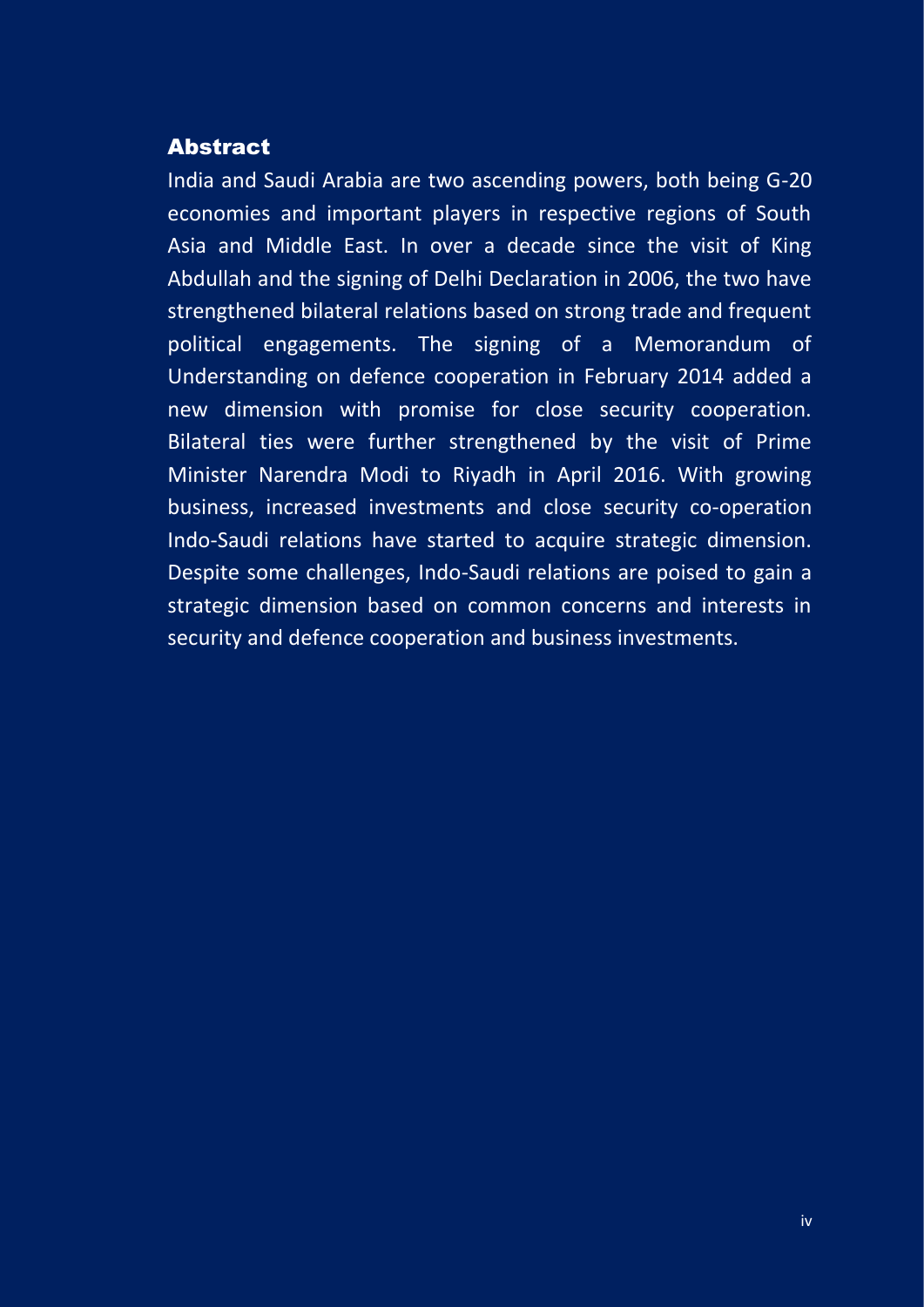### Introduction

As India and Saudi Arabia raise their global standing based on their strong economic performance, they are increasingly being recognized as emerging global players. The two nations continue to strive for economic growth and regional peace and recognize the potential benefits of forming a strategic partnership. India under Prime Minister Narendra Modi has showcased a greater intent to reach out to the world, and this is most pronounced in India's proactive engagements with the Arab Gulf, especially the United Arab Emirates (UAE) and Saudi Arabia. India's relations with this predominantly Muslim region are historical, but they have flourished in the past two decades based on commercial ties and mutual interests. Of late, Indo-Saudi relations have started to acquire a strategic dimension due to recognition of the mutual security concerns emanating from jihadist terrorist threats and a desire to realize the huge economic potential of significant investment opportunities as well as India's need for energy security.

Indo-Saudi relations have progressively acquired strategic dimensions despite the fact that the two nations did not share close relations until the early 1990s, when economic opportunities forced them to pursue closer relations. Since that time, strong trade and commercial links laid the foundations for deeper political ties. The breakthrough moment came in 2006, when King Abdullah bin Abdulaziz al-Saud of Saudi Arabia visited New Delhi to attend the Republic Day celebrations, which laid the foundation for strong relations in future. During the visit, India and Saudi Arabia signed the Delhi Declaration, which provided the framework for strengthening all aspects of bilateral relations, including trade, energy, business, security, and defence.<sup>1</sup> As trade and

<sup>&</sup>lt;sup>1</sup>Ministry of External Affairs, Government of India, "Delhi Declaration, Signed by King Abdullah bin Abdulaziz Al Saud of the Kingdom of Saudi Arabia and Prime Minister Dr. Manmohan Singh of India," January 27, 2006,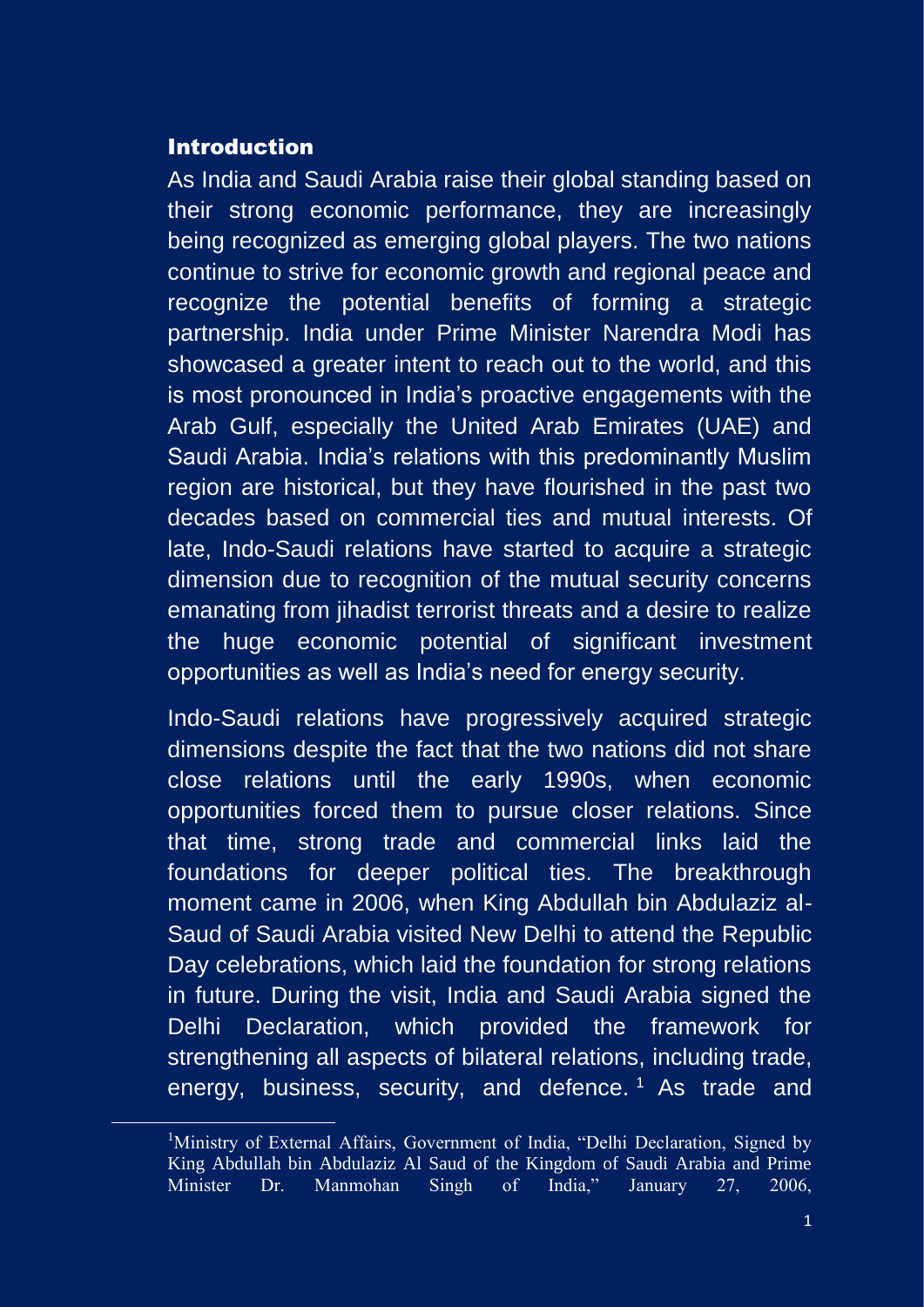commerce thrived, political and diplomatic engagements increased, and strategic issues started to attain centrality, Prime Minister Manmohan Singh visited Riyadh in 2010, further strengthening the bilateral bonds by signing the Riyadh Declaration, which envisaged the founding of a "new era of strategic partnership."<sup>2</sup>

Bilateral relations have since taken significant strides in response to flourishing trade, an improved two-way flow of investments, the continued movement of Indian expatriate workers to the kingdom, and, most important, with the establishment of close security and defence cooperation. During Singh's visit in March 2010, India and Saudi Arabia signed an extradition treaty,<sup>3</sup> and in February 2014, during the visit of crown prince and defence minister (and now king) Salman bin Abdulaziz al-Saud to New Delhi, the two signed a memorandum of understanding (MoU) for defence cooperation.<sup>4</sup> Bilateral relations were further strengthened with the visit of Prime Minister Modi to Riyadh in April 2016, during which the two nations declared their resolve to "strengthen cooperation in combating terrorism."<sup>5</sup> Undoubtedly, as jihadist terror has grown as a global security threat, the two countries

[treaty/article16462354.ece](http://www.thehindu.com/news/India-Saudi-Arabia-sign-extradition-treaty/article16462354.ece)

[http://mea.gov.in/bilateral-](http://mea.gov.in/bilateral-documents.htm?dtl/5969/Delhi+Declaration+Signed+by+King+Abdullah+bin+Abdulaziz+Al+Saud+of+the+Kingdom+of+Saudi+Arabia+and+Prime+Minister+Dr+Manmohan+Singh+of+India)

[documents.htm?dtl/5969/Delhi+Declaration+Signed+by+King+Abdullah+bin+Abdul](http://mea.gov.in/bilateral-documents.htm?dtl/5969/Delhi+Declaration+Signed+by+King+Abdullah+bin+Abdulaziz+Al+Saud+of+the+Kingdom+of+Saudi+Arabia+and+Prime+Minister+Dr+Manmohan+Singh+of+India) [ohan+Singh+of+India](http://mea.gov.in/bilateral-documents.htm?dtl/5969/Delhi+Declaration+Signed+by+King+Abdullah+bin+Abdulaziz+Al+Saud+of+the+Kingdom+of+Saudi+Arabia+and+Prime+Minister+Dr+Manmohan+Singh+of+India)

<sup>&</sup>lt;sup>2</sup>Ministry of External Affairs, Government of India, "Riyadh Declaration: A New Era of Strategic Partnership," March 1, 2010, [http://mea.gov.in/bilateral](http://mea.gov.in/bilateral-documents.htm?dtl/3700/riyadh+declaration+a+new+era+of+strategic+partnership)[documents.htm?dtl/3700/riyadh+declaration+a+new+era+of+strategic+partnership](http://mea.gov.in/bilateral-documents.htm?dtl/3700/riyadh+declaration+a+new+era+of+strategic+partnership) <sup>3</sup> The Hindu, "India, Saudi Arabia Sign Extradition Treaty," March 1, 2010, [http://www.thehindu.com/news/India-Saudi-Arabia-sign-extradition-](http://www.thehindu.com/news/India-Saudi-Arabia-sign-extradition-treaty/article16462354.ece)

<sup>4</sup>*Business Standard*, "India, Saudi Arabia Sign Defence Cooperation Deal," February 26, 2014, [http://www.business-standard.com/article/news-ians/india-saudi-arabia](http://www.business-standard.com/article/news-ians/india-saudi-arabia-sign-defencecooperation-deal-114022601328_1.html)[sign-defencecooperation-deal-114022601328\\_1.html](http://www.business-standard.com/article/news-ians/india-saudi-arabia-sign-defencecooperation-deal-114022601328_1.html)

<sup>&</sup>lt;sup>5</sup> Dipanjan Roy Chaudhury, "PM Modi in Riyadh: India, Saudi Arabia Sign Agreement to Counter Threat of Cross-border Terrorism," The Economic Times, April 4, 2016, [http://economictimes.indiatimes.com/news/defence/pm-modi-in](http://economictimes.indiatimes.com/news/defence/pm-modi-in-riyadh-india-saudi-arabia-signagreements-to-counter-threat-of-cross-border-terrorism/articleshow/51673469.cms)[riyadh-india-saudi-arabia-signagreements-to-counter-threat-of-cross-border](http://economictimes.indiatimes.com/news/defence/pm-modi-in-riyadh-india-saudi-arabia-signagreements-to-counter-threat-of-cross-border-terrorism/articleshow/51673469.cms)[terrorism/articleshow/51673469.cms](http://economictimes.indiatimes.com/news/defence/pm-modi-in-riyadh-india-saudi-arabia-signagreements-to-counter-threat-of-cross-border-terrorism/articleshow/51673469.cms)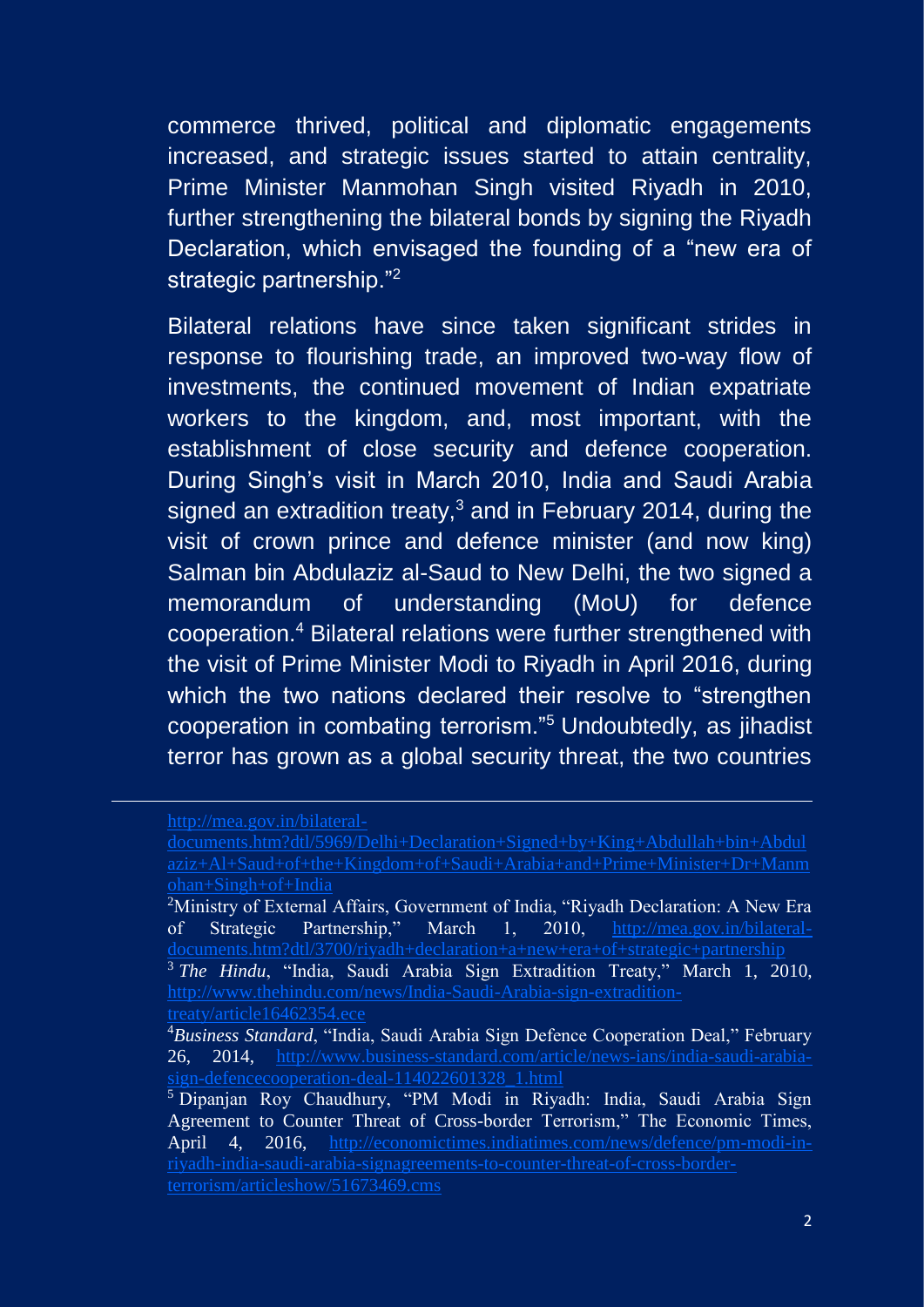are starting to recognize the significance of building a strong partnership to fight against the scourge of terror and create a stable and secure South Asia and Middle East.

This paper reflects on the emerging strategic dimensions in Indo-Saudi relations within the context of the evolution of bilateral relations and the growing regional security threats in South Asia and the Middle East. It also takes into account the Indian experience of having the second largest Muslim population in the world, which creates an organic link between the people of the Indian subcontinent and the Arabian Peninsula. It argues that the mutuality of interests and perceptions of threat have led to emergence of a new direction in Indo-Saudi ties, which are increasingly acquiring a strategic dimension.

# A Frosty Past

Building on a tradition of Indo-Arab ties and good relations that began with the formation of the Kingdom of Saudi Arabia in 1932, India and Saudi Arabia established diplomatic relations soon after Indian independence in 1947. This was followed by an early bonhomie based on a mutual recognition of both nations' importance in regional and global affairs. Both had participated in the April 1955 Bandung Conference, and this was soon followed by high-level visits. Crown Prince Faisal bin Abdulaziz al-Saud visited New Delhi in May 1955, which set the stage for a strengthening of relations and paved the way for the visit of King Saud bin Abdulaziz al-Saud soon after.<sup>6</sup> The king undertook a 17-day visit of India in November and December the same year. During the visit, he held talks with Prime Minister Jawaharlal Nehru, exchanged views on pertinent international issues, and visited a number of cities, including Delhi, Mumbai, Agra, Mysore, Hyderabad, Shimla,

<sup>6</sup>Embassy of Saudi Arabia, New Delhi, "Saudi Relations with India," May 27, 2015, [ges/default.aspx](http://embassies.mofa.gov.sa/sites/india/EN/AboutHostingCountry/SaudiRelations/Pages/default.aspx)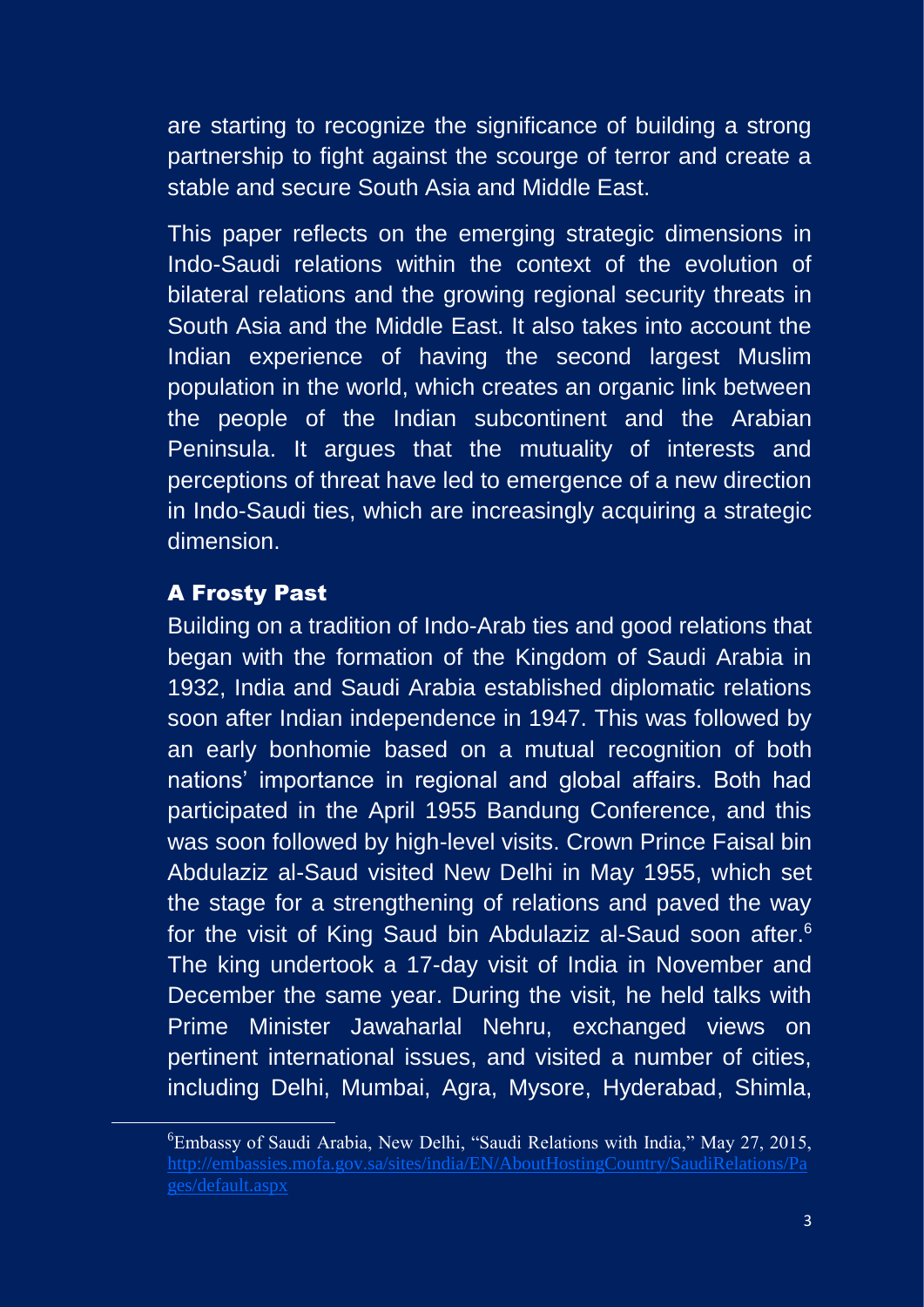Aligarh, and Banaras.<sup>7</sup> The visit was reciprocated by Nehru in September 1956, during which he was greeted with the slogan, "Marhaba Rasool as-Salam" ("Welcome Messenger of Peace"). <sup>8</sup> The two visits were successful in establishing strong, though short-lived, relations between India and Saudi Arabia.<sup>9</sup>

Except for this brief period in the mid-1950s, India and Saudi Arabia had frosty relations for a large part of the Cold War period. While the initial bonhomie was based on the mutual admiration between the two nations and cultures, a subsequent divergence in their foreign policy choices and developing regional circumstances created a distance that took decades to bridge. A number of factors were responsible for the chill in Indo-Saudi relations, which lasted for more than three decades, but India's policy of nonalignment and close relations with Egypt and Saudi Arabia's alliance with the United States and identification with Pakistan were the most important. India's overall policy toward the Middle East, which viewed Muslim nations from Pakistan's perspective was also partially responsible for the situation. <sup>10</sup> However, the two nations tried to set aside their differences and improve relations in the early 1980s, largely due to concerns about regional developments and heightened security concerns in the Gulf and South Asia. Hence, Foreign Minister Saud bin Faisal bin Abdulaziz al-Saud visited New Delhi in April 1981 and Prime Minister Indira Gandhi visited Riyadh a year later. However, although some mutual understandings developed, the visits failed to strengthen bilateral relations.<sup>11</sup>

<sup>7</sup> Ibid

<sup>8</sup>Prithvi Ram Mudiam, *India and the Middle East* (London: British Academy Press, 1994), p. 87.

<sup>9</sup>Najma Heptulla, *Indo-West Asian Relations: The Nehru Era* (New Delhi: Allied Publishers, 1991), pp. 109–111.

<sup>10</sup>Mudiam, *India and the Middle East*, pp. 85–90.

 $\frac{11}{10}$ lbid, p. 96.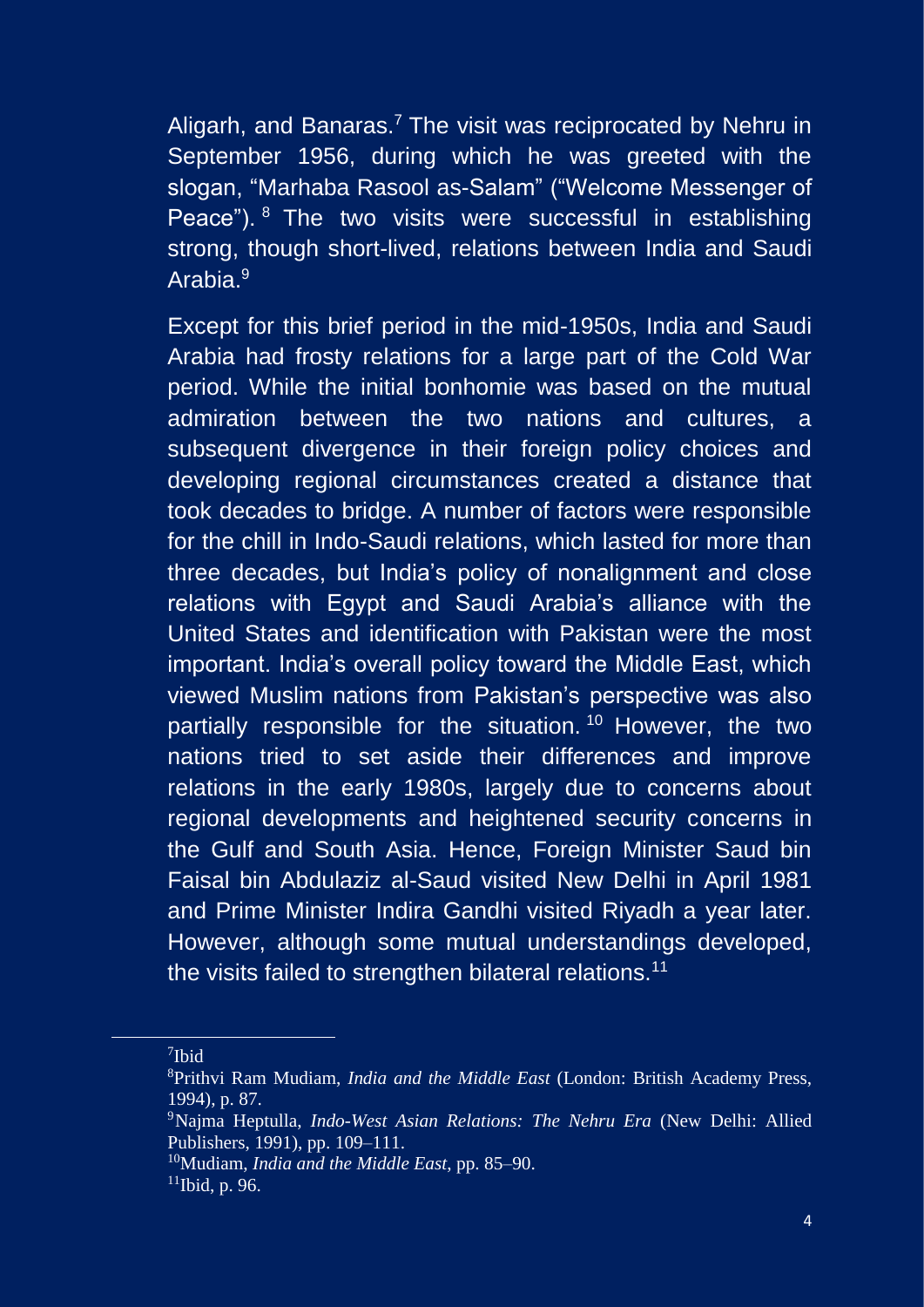# A New Beginning

The situation only started to change in the 1990s. Given the post–Cold War global dynamics, India and Saudi Arabia could no longer ignore each other. With the change in global order, India began to reorient its foreign policy and introduced a new domestic economic policy of liberalization and privatization.<sup>12</sup> These changes made it imperative for New Delhi to reach out to the Gulf States. As India opened its economy, it increasingly became dependent on petroleum imports for its energy security and looked toward the Gulf to fulfil its growing energy needs.<sup>13</sup> At the same time, the Gulf States' quest for markets for their crude oil and their need for foreign labour for infrastructure development and economic growth made them look toward India. The turnaround in Indo-Saudi relations in the 1990s was, to a large extent, based on this emergent economic interdependence.

Nevertheless, there were political factors that had led to the change in the dynamics. For one thing, the disintegration of the Soviet Union was heralded as the beginning of a unipolar world, and India was at a loss due its close relations with Moscow. <sup>14</sup> In response, India was compelled to look for alternatives and develop relations with its neighbours. Its relations with the Gulf were largely transactional and mostly devoid of political contacts. India's historical support for antiimperialism and leadership in the movement for nonalignment had thus far prevented it from reaching out to the Gulf.<sup>15</sup> A major roadblock was India's neutral stance on the Kuwait

 $12$ For a through reading on post–Cold War changes in Indian foreign policy, see Harsh V. Pant, Indian Foreign Policy in a Unipolar World (London: Routledge, 2009); and for further reading on the economic reforms introduced in 1991, see Rob Jenkins, Democratic Politics and Economic Reform in India (Cambridge: Cambridge University Press, 1999).

<sup>13</sup>Bhupendra Kumar Singh, *India's Energy Security: The Changing Dynamics* (New Delhi: Pentagon Press, 2010), pp. 101–132.

<sup>14</sup>Pant, *Indian Foreign Policy*.

<sup>15</sup>Mudiam, *India and the Middle East.*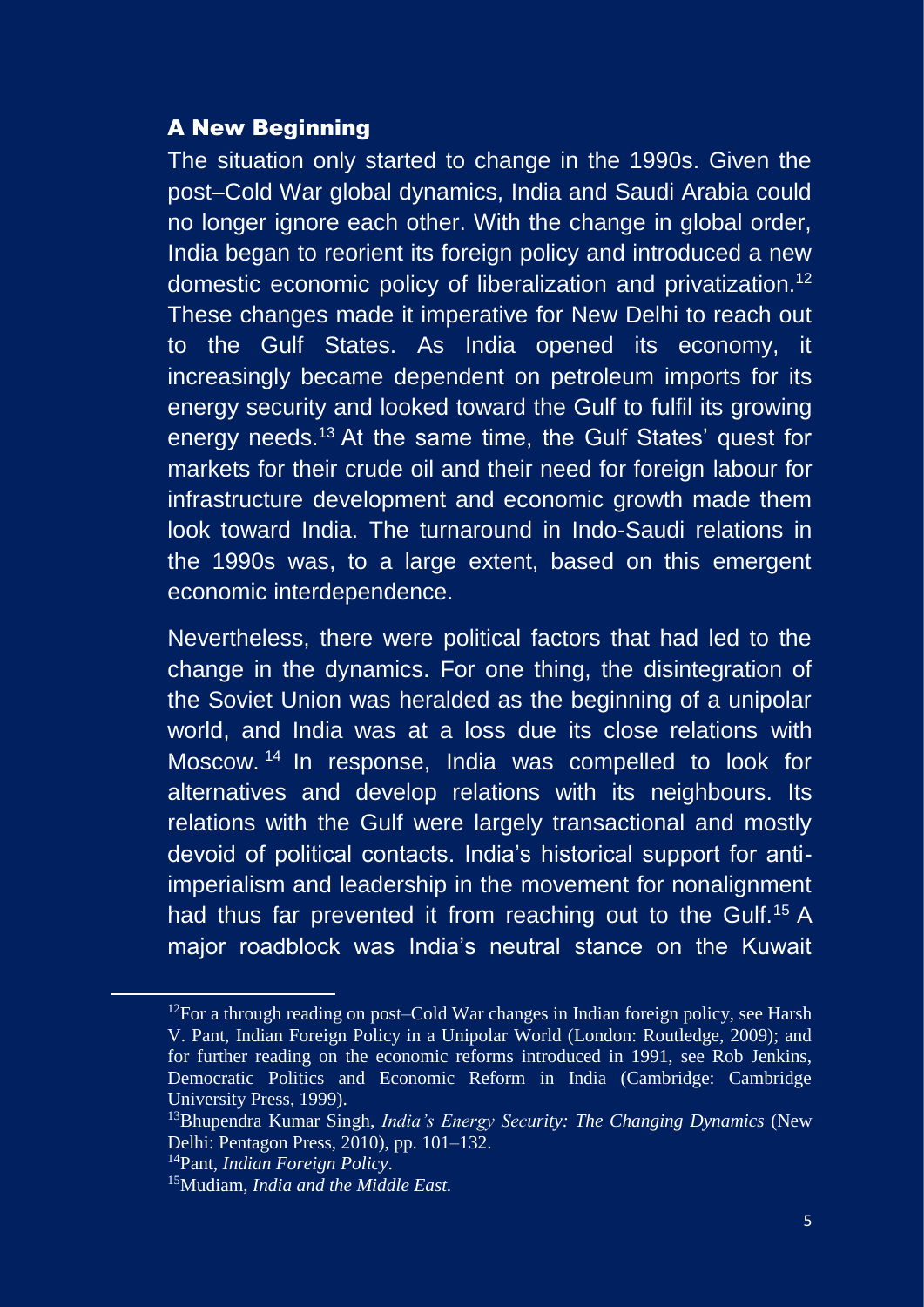crisis, which was seen as antagonistic by the Gulf rulers.<sup>16</sup> India needed to mend relations with the Gulf States and had to reiterate its commitment toward their sovereignty. Another significant problem was Pakistan, which had been a major stumbling block in Indo-Gulf relations in the past. Hence, India had to reorient its policy and decouple Pakistan from its Middle East policy. Eventually, these measures created a conducive atmosphere for improving relations, and Indo-Saudi relations started to take off.

The new beginning in the 1990s gradually led to a significant improvement in India's bilateral relations with Saudi Arabia. First commercial relations thrived and people-to-people contacts improved due to a growing flow of Indian manpower to the kingdom, and later, diplomatic and political contacts increased. The number of Indians employed in Saudi Arabia was estimated at 1.5 million in 2000, and both sides were showing an increased "desire to intensify bilateral relations."<sup>17</sup> By the late 1990s, bilateral relations had started to progress to the extent that business delegations from both sides had started making regular visits to explore commercial opportunities. Saudi Arabia had emerged as India's main supplier of crude oil, and in 1999, it supplied nearly 23 percent of India's oil imports.<sup>18</sup> Bilateral trade had also experienced a sharp rise, reaching US\$2.6 billion in 1999–2000.<sup>19</sup>

A breakthrough moment came in January 2001, when External Affairs Minister Jaswant Singh visited Riyadh and called on King Fahd bin Abdulaziz al-Saud. He held bilateral talks on wide-ranging issues of mutual concern with Crown Prince Abdullah and Foreign Minister Saud al-Faisal and

<sup>&</sup>lt;sup>16</sup> J. Mohan Malik, "Indian Response to the Gulf Crisis: Implications for Indian Foreign Policy,"*Asian Survey*, 1991, 31 (9): 847–861.

<sup>17</sup>Ministry of External Affairs, Government of India, *Annual Report, 1999–2000* (New Delhi: Policy Planning and Research Publication Division, 2000), p. 39.  $18$ Ibid

 $19$ Ibid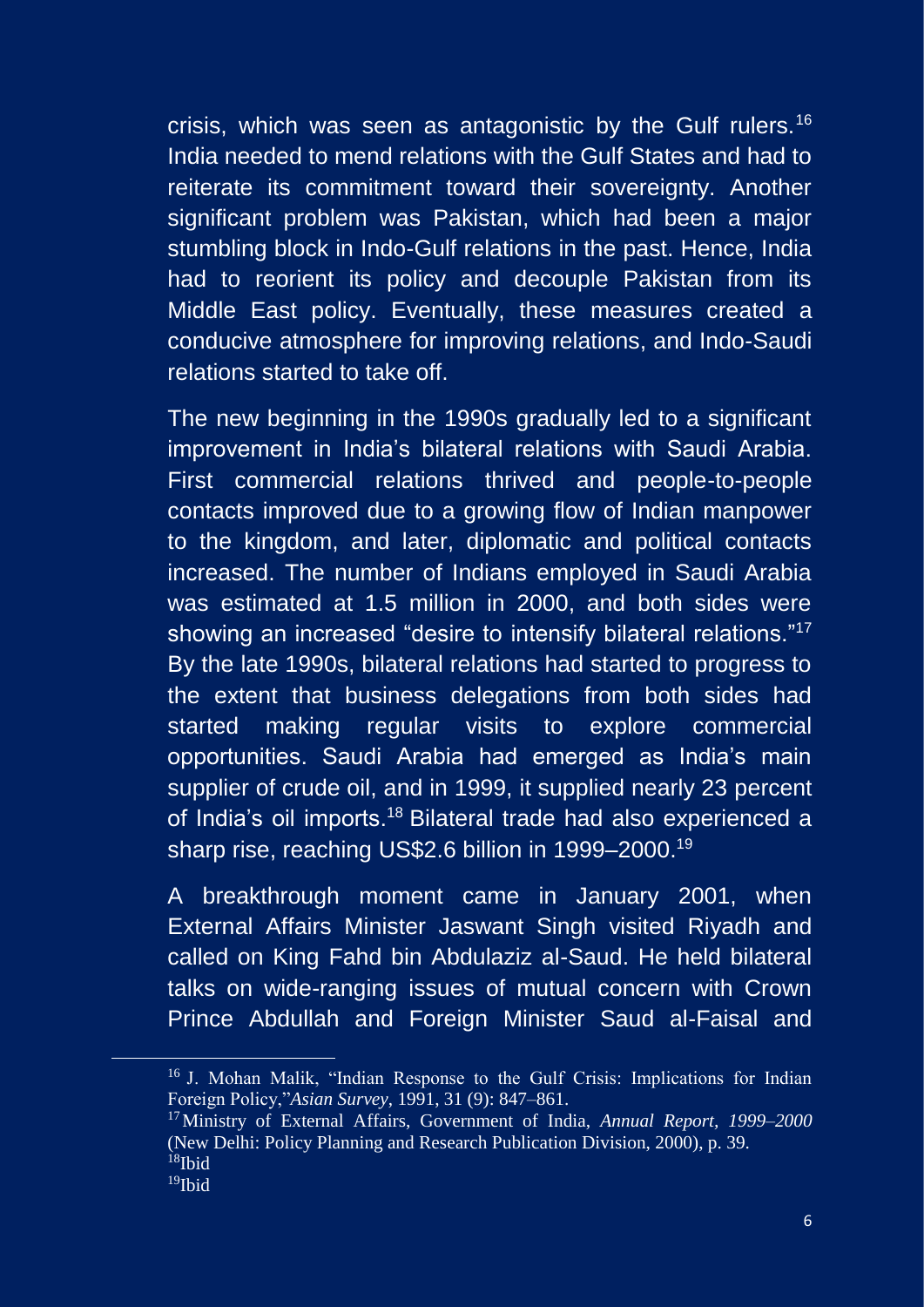signed an agreement on foreign office consultations.<sup>20</sup> Amid growing commercial engagements, rising Indian oil imports, and an increasing flow of Indian workers to the kingdom, this visit paved the way for the development of strong bilateral relations. The visit was important because it was the first highlevel political contact between the two countries in many years and was followed by a number of ministerial visits from both sides to explore trade and commercial opportunities. <sup>21</sup> Subsequently, India and Saudi Arabia agreed to establish the India–Saudi Arabia Joint Commission to facilitate trade and business. Upon the death of King Fahd in August 2005, India declared a state of mourning and P. M. Sayeed, minister of power in Manmohan Singh cabinet, led the Indian delegation in his funeral.

#### The Turnaround

The dynamics of Indo-Saudi relations changed in 2006 with the visit of King Abdullah to participate in the Republic Day celebrations, which signalled the ushering in of a new era in bilateral relations. It opened a new chapter in bilateral relations as it was the first visit by a Saudi king to India since 1955, when King Saud had visited New Delhi and other Indian cities. Moreover, this was the first high-level bilateral contact between India and Saudi Arabia since 1982, when Prime Minister Gandhi had visited Riyadh. On his arrival, the king said, "I consider myself to be in my second homeland," and added, "The relationship between India and the Kingdom of Saudi Arabia is an historic one, we have been old friends and, God willing, this visit will renew these historic ties."<sup>22</sup>

<sup>20</sup>Ministry of External Affairs, Government of India, *Annual Report, 2000–2001* (New Delhi: Policy Planning and Research Publication Division, 2001), pp. 39–40.  $^{21}$  Ibid

<sup>22</sup> *BBC News*, "Saudi King on Rare Visit to India," January 25, 2006, [http://news.bbc.co.uk/2/hi/south\\_asia/4645836.stm](http://news.bbc.co.uk/2/hi/south_asia/4645836.stm)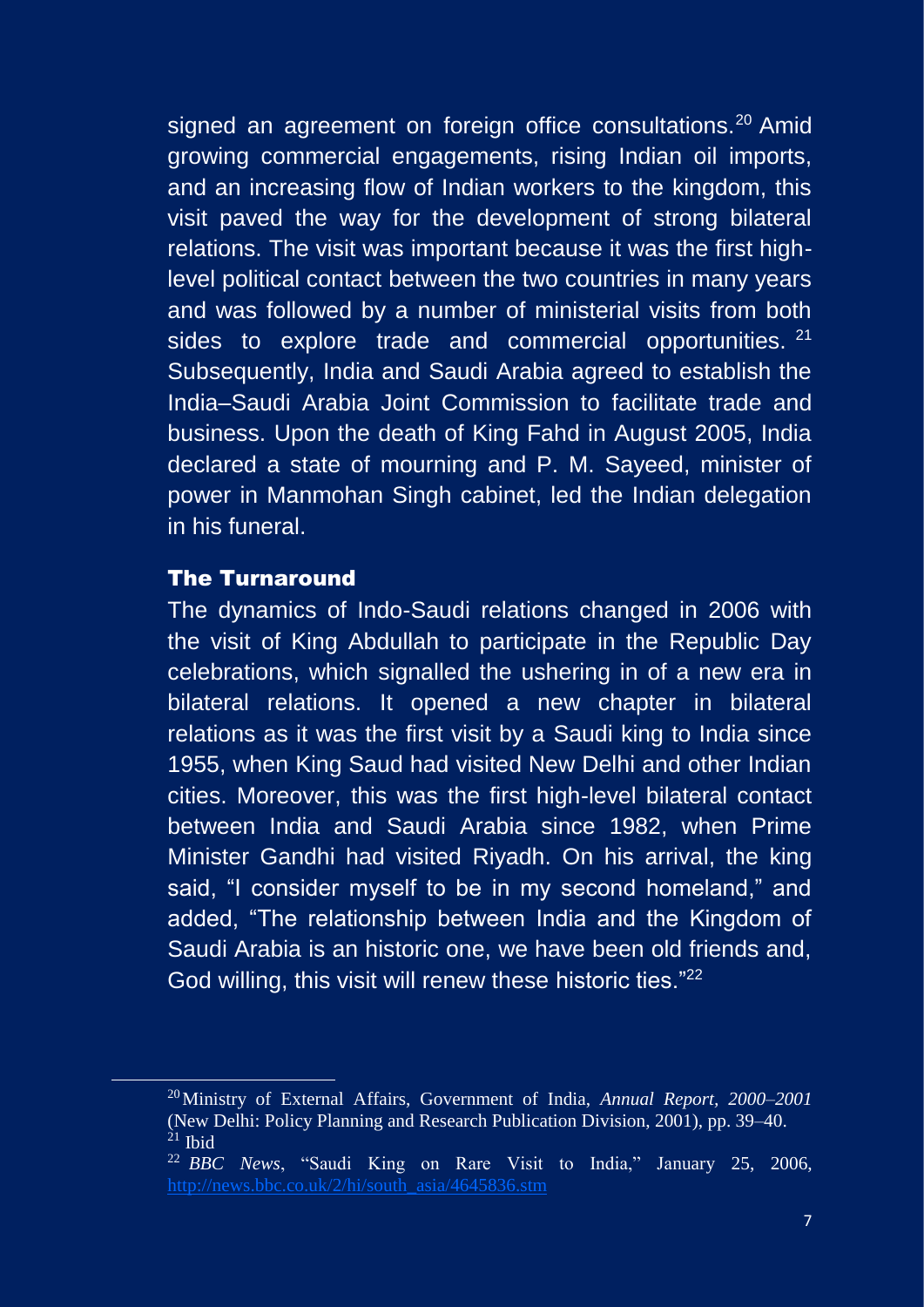King Abdullah's visit laid the foundation for strong bilateral relations through the signing of the Delhi Declaration, which established the agenda for future cooperation. The declaration noted that the "visit heralds a new era in India-Saudi Arabia relations and constitutes a landmark in the development of increased understanding and cooperation between the two countries and creation of a mutually beneficial partnership."<sup>23</sup> It underlined four major areas where the two sides had decided to intensify cooperation, namely, political engagements, trade and investment, energy, and information technology. On the need for better political contacts, it noted, "Exchanges of high-level bilateral visits and consultations should be intensified in order to give an impetus to and expand the scope of bilateral cooperation and understanding."<sup>24</sup>

It affirmed the fact that bilateral relations had suffered due to lack of political contacts, which in turn had hampered full realization of the economic and commercial potentials that India and Saudi Arabia offer each other. Signifying the importance of Saudi Arabia in India's energy security, the declaration noted that "Saudi Arabia is considered a trusted and reliable source of oil supplies to international markets in general and Indian market in particular." Further affirming the Indo-Saudi partnership in the field of energy, it noted, "Both countries will develop a strategic energy partnership based on complementarity and interdependence." In addition, the two sides expressed concern about the phenomenon of terrorism and articulated the need for combating organized crime. Notably, the declaration underlined the need for intensifying "bilateral, regional and global cooperation to combat and eradicate the menace of terrorism."<sup>25</sup>

<sup>&</sup>lt;sup>23</sup>Ministry of External Affairs, India, "Delhi Declaration."

 $24$  Ibid

 $25$  Ibid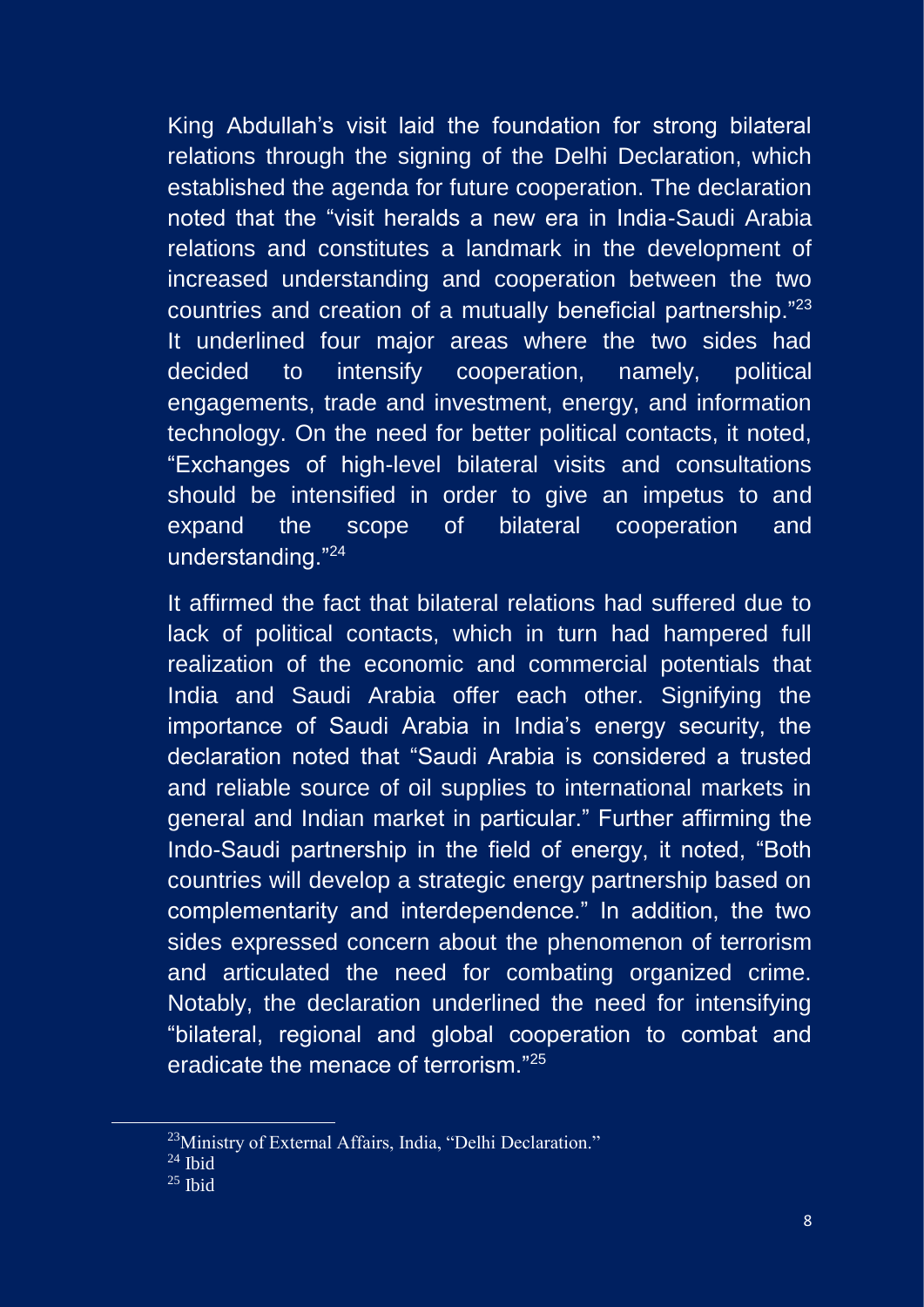The visit by King Abdullah and signing of the Delhi Declaration indeed intensified the political contacts and improved bilateral economic cooperation. Several visits from cabinet officials and junior ministers took place after the signing. Notable among them was the visit of India's human resource development minister Arjun Singh in May–June 2006 and Saudi minister for higher education Khalid al-Anqari in November of the same year.<sup>26</sup> In May of the following year, petroleum minister Murli Deora paid a two-day visit to Riyadh to attend the roundtable of Asian oil ministers and also held bilateral meetings with the Saudi leadership.<sup>27</sup> In 2008, foreign ministers from the two countries exchanged visits to deliberate on developments in bilateral relations and assess their progress on issues of mutual concern.<sup>28</sup> There were also visits by Indian national security adviser M. K. Narayanan (April 2006) and India's special envoy for West Asia, C. R. Garekhan (September 2007), to affirm their cooperation in combat of organized crime. <sup>29</sup> This was also the period when the two countries began cooperation in the field of intelligence sharing to prevent the spread of illegal activities.

The bilateral trade further intensified in the period after King Abdullah's visit. The total trade between India and Saudi Arabia had already reached US\$3 billion in the late 1990s, and the year before Abdullah's visit, in financial year 2005– 2006, bilateral trade had stood at US\$3.4 billion.<sup>30</sup> After the visit, things began to change significantly, and in 2006–2007, the total trade between the two countries shot up to US\$15.9

<sup>26</sup>Ministry of External Affairs, Government of India, *Annual Report, 2006–2007* (New Delhi: Policy Planning and Research Publication Division, 2007), p. 50.

<sup>27</sup>Ministry of External Affairs, Government of India, *Annual Report, 2007–2008* (New Delhi: Policy Planning and Research Publication Division, 2008), p. 46.

<sup>28</sup>Ministry of External Affairs, Government of India, *Annual Report, 2008–2009* (New Delhi: Policy Planning and Research Publication Division, 2009), p. 46.

<sup>29</sup>Ministry of External Affairs, India, *Annual Report, 2006–2007*.

<sup>&</sup>lt;sup>30</sup>Ministry of Commerce and Industry, Government of India, Export-Import Data Bank,<http://commerce.nic.in/eidb/default.asp>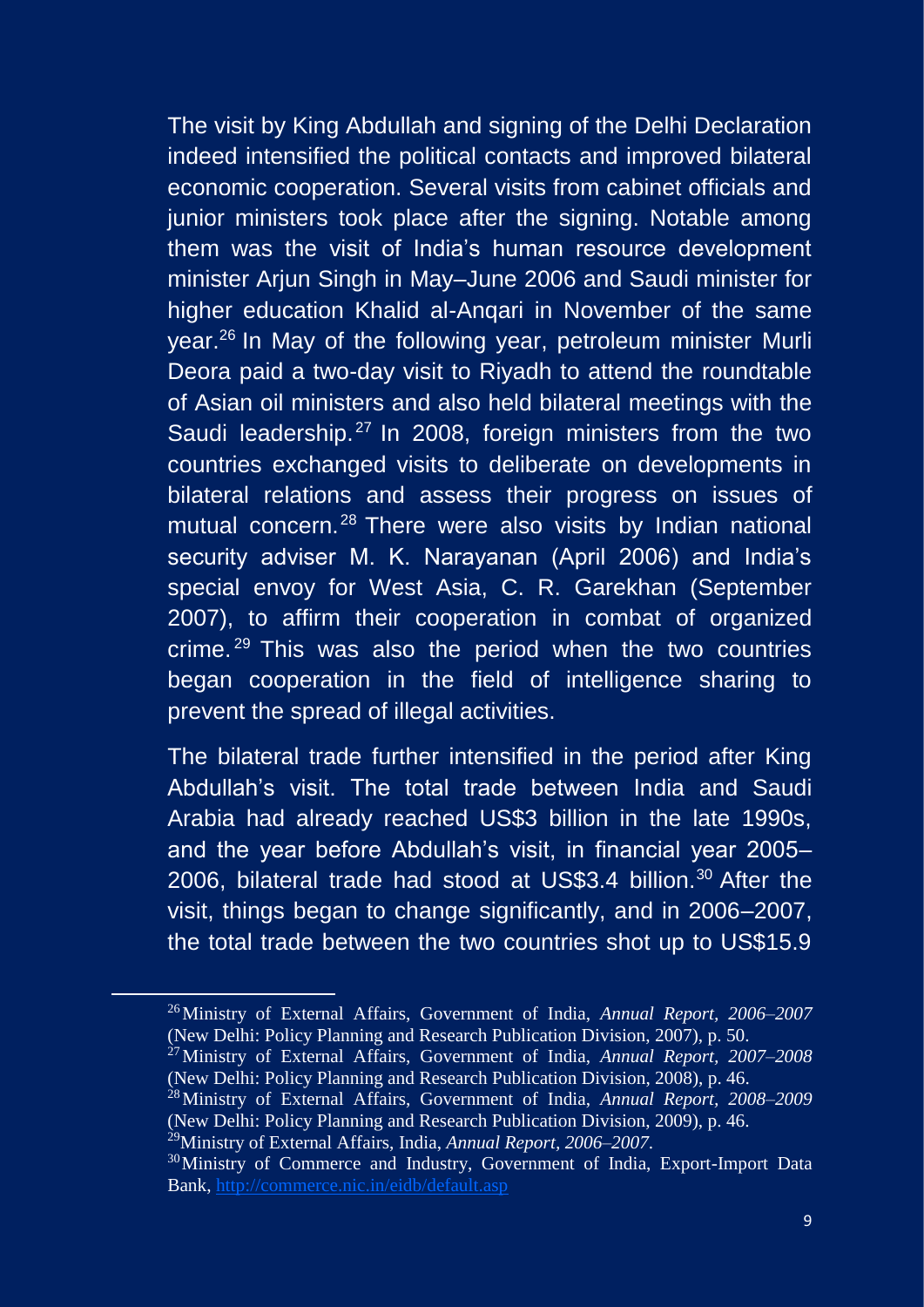billion, partly due to a rise in global oil prices and partly because of the increased volume of trade (Table 1). Energy imports from Saudi Arabia too witnessed a significant increase after King Abdullah's visit, as the two countries pledged to form a strategic energy partnership. As a result, in 2006–2007, Saudi Arabia became India's biggest oil supplier, and it has continued to be its largest source of oil to date. $31$  In 2005– 2006, India imported US\$790 million worth of oil from Saudi Arabia, and the following year, which was soon after the visit, it imported US\$12.2 billion worth of oil from the kingdom (Table 1). The visit clearly ushered in a new era in bilateral relations.

| Year       | <b>Imports</b><br><b>KSA to</b><br><b>India</b> | <b>Exports</b><br>India to<br><b>KSA</b> | Total<br>Trade | <b>Oil Imports</b><br><b>KSA to</b><br><b>India</b> |
|------------|-------------------------------------------------|------------------------------------------|----------------|-----------------------------------------------------|
| 1996–97    | 1,819.65                                        | <u>577.18</u>                            | 2,396.83       | 1,464.37                                            |
| 1997–98    | 1,720.17                                        | 689.89                                   | 2,410.66       | 1,396.93                                            |
| 1998–99    | 1,831.47                                        | 774.29                                   | 2,605.76       | 1,570.33                                            |
| 1999–2000  | 2,419.24                                        | 742.50                                   | 3,161.74       | 2,154.97                                            |
| 2000-2001  | 621.12                                          | 822.94                                   | 1,444.06       | 267.06                                              |
| $2001 - 2$ | 463.99                                          | 826.43                                   | 1,290.42       | 171.75                                              |
| $2002 - 3$ | 504.72                                          | 940.74                                   | 1,445.46       | 193.96                                              |
| $2003 - 4$ | 737.77                                          | 1,123.31                                 | 1,861.08       | 301.36                                              |
| $2004 - 5$ | 1,301.15                                        | 1,412.06                                 | 2,713.21       | 562.63                                              |
| $2005 - 6$ | 1,632.34                                        | 1,809.77                                 | 3,442.11       | 796.51                                              |
| $2006 - 7$ | 13,355.33                                       | 2,590.77                                 | 15,946.10      | 12,264.67                                           |
| $2007 - 8$ | 19,470.30                                       | 3,711.16                                 | 24,580.68      | <u>17,755.00</u>                                    |
| $2008 - 9$ | 19,972.74                                       | 5,110.38                                 | 25,083.12      | 18,386.52                                           |
| 2009-10    | 17,097.57                                       | 3,907.00                                 | 21,004.57      | 15,390.04                                           |
| 2010-11    | 20,385.28                                       | 4,684.00                                 | 25,069.28      | 17,932.31                                           |

**Table 1: Bilateral Trade between India and the Kingdom of Saudi Arabia (US\$ million)**

 $31$ Ibid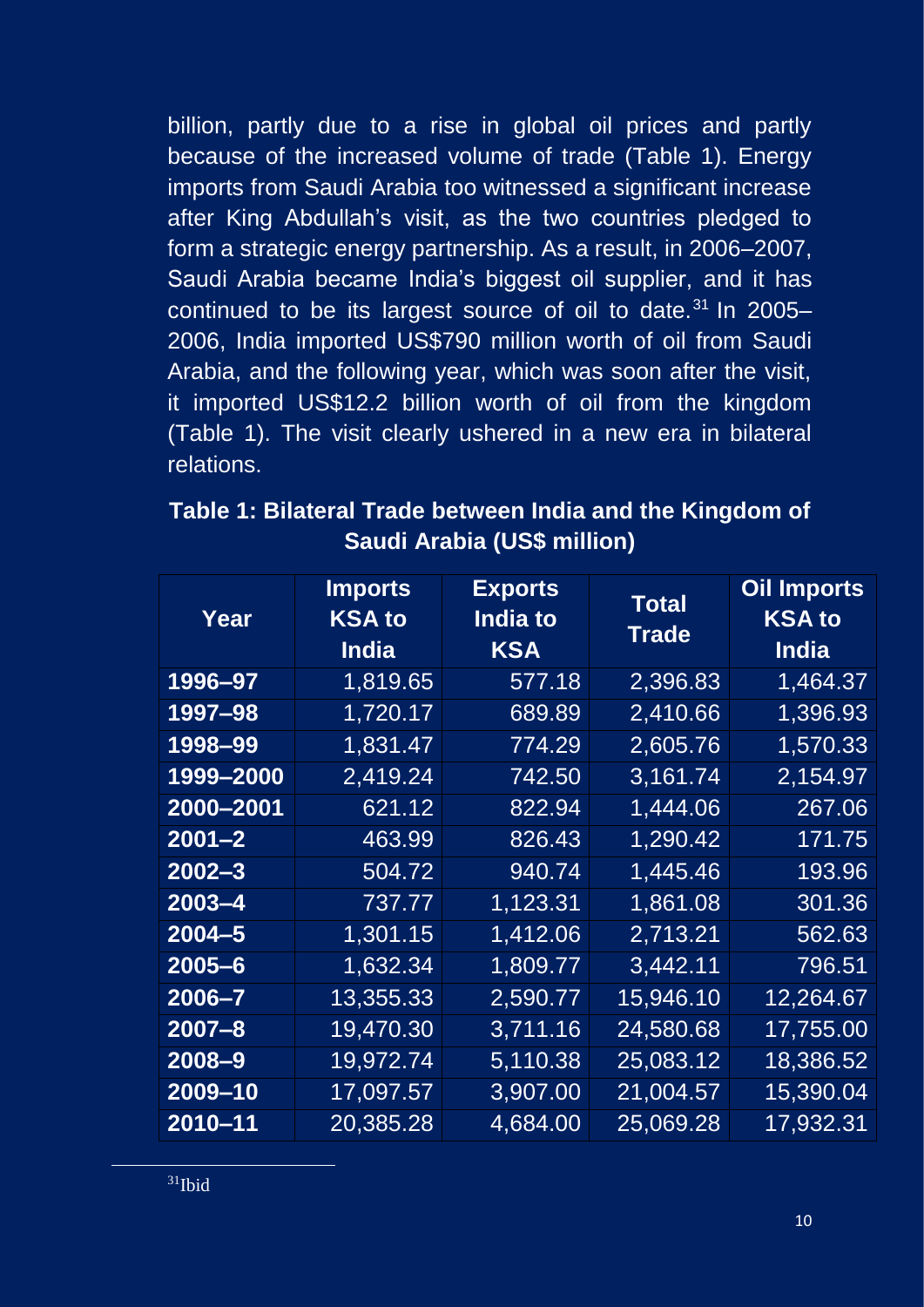| $2011 - 12$                                                      | 31,817.70 | 5,683.29  | 37,500.99 | 28,302.37 |  |  |
|------------------------------------------------------------------|-----------|-----------|-----------|-----------|--|--|
| $2012 - 13$                                                      | 33,998.11 | 9,785.78  | 43,783.89 | 29,896.53 |  |  |
| $2013 - 14$                                                      | 36,403.65 | 12,218.95 | 48,622.60 | 32,781.57 |  |  |
| $2014 - 15$                                                      | 28,107.56 | 11,161.43 | 39,268.99 | 23,212.88 |  |  |
| $2015 - 16$                                                      | 20,321.33 | 6,394.23  | 26,715.56 | 15,177.91 |  |  |
| <b>Source:</b> Directorate General of Foreign Trade, Ministry of |           |           |           |           |  |  |

Commerce and Industry, Government of India, <http://dgft.gov.in/>

Abdullah's visit was followed by a reciprocal visit of Prime Minister Singh in February–March 2010 which gave a fillip to the already advancing bilateral relations. The visit resulted in the signing of the Riyadh Declaration, which envisaged the enhancement of bilateral ties to a "strategic partnership" between the two countries. $32$  The visit came at an opportune moment and reaffirmed India's commitment toward engaging with Saudi Arabia, not just on bilateral issues, but on wider regional and strategic matters as well. The discussions held between King Abdullah and Prime Minister Singh focused on bilateral, regional, and global issues and were held in an "atmosphere of utmost warmth, cordiality, friendship and transparency," with the result that the two leaders "decided to raise their cooperation to [the level of] a strategic partnership covering security, economic, defence and political areas."<sup>33</sup>

The visits by King Abdullah and Prime Minister Singh gave an impetus to bilateral relations and led to an intensification of political and diplomatic contacts. Bilateral relations thrived, leading to an enhanced level of cooperation in various areas of mutual interests. Several MoUs and agreements were signed during Singh's visits, including the extradition treaty and the agreement on the transfer of sentenced persons.<sup>34</sup>

<sup>&</sup>lt;sup>32</sup>Ministry of External Affairs, India, "Riyadh Declaration."

 $33$ Ibid

<sup>34</sup>Ministry of External Affairs, Government of India, *Annual Report, 2010–2011* (New Delhi: Policy Planning and Research Publication Division, 2011), p. 44.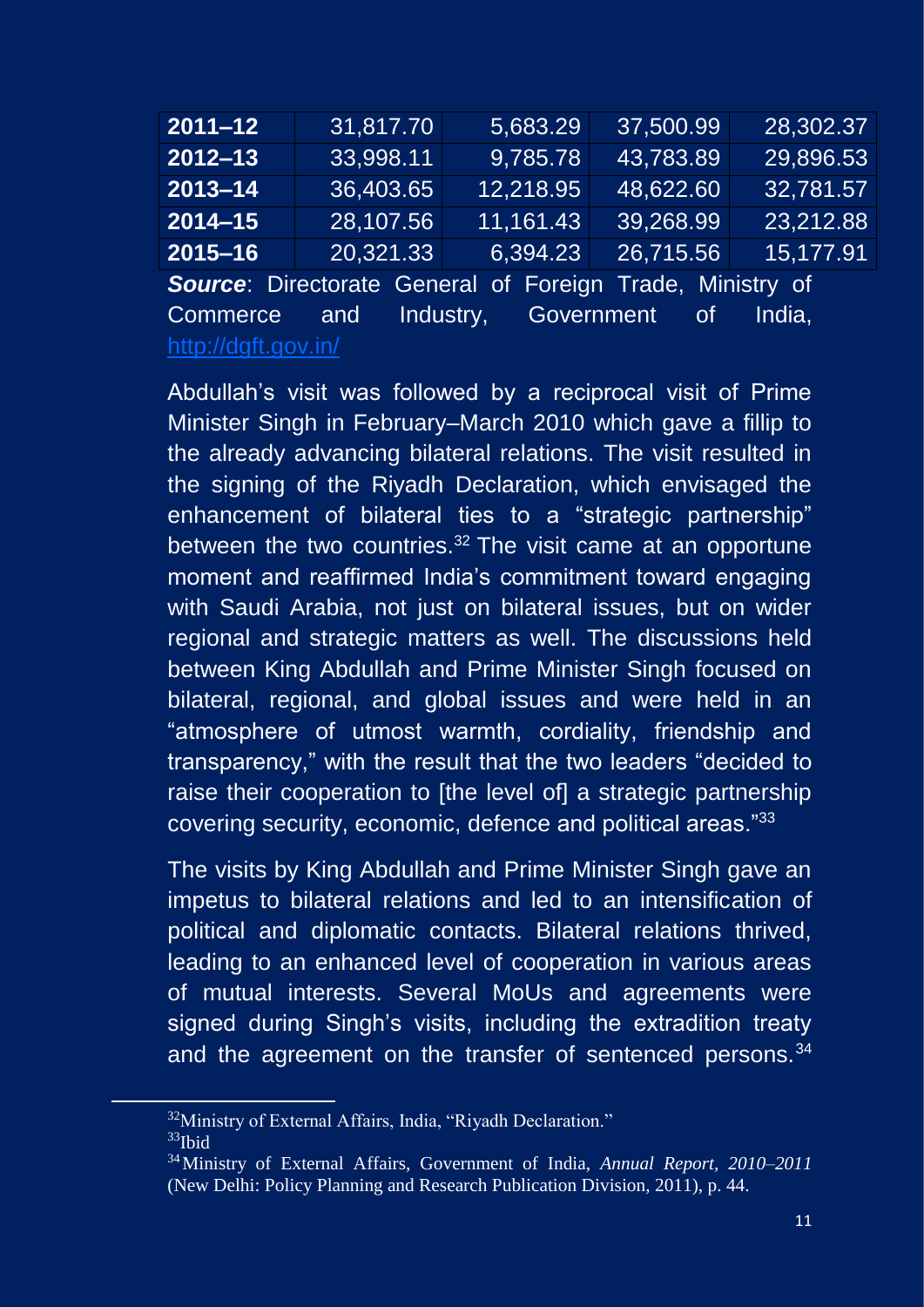The visit was followed by an official visit from, Prince Salman, then governor of Riyadh, to India in April 2010, which focused on enhancing business and trade between the two countries.<sup>35</sup> In February 2011, petroleum minister Jaipal Reddy attended the International Energy Forum in Riyadh, and Saudi minister for economy and planning Khalid al-Qusaibi visited New Delhi to participate in the Delhi Sustainable Developments Summit in the same month.<sup>36</sup> Other important visits included those of Indian defence minister A. K. Anthony (January 2012), Princess Adelah (September 2012), Saudi labour minister Adel Fakieh (November 2012), and Indian external affairs minister Salman Khurshid (May 2013). Many other high-level delegations from both countries visited each other to follow up and assess developments on important issues. Amid the turbulence in the region and the growing tide of popular uprisings on the Arab streets, in March 2011, Prince Bandar bin Sultan bin Abdulaziz al-Saud, secretary-general of the Saudi National Security Council, visited India as special emissary of the king and met Prime Minister Singh, and other Indian officials. The visit appraised India of the Saudi position on the mass movements swaying the region and reassured it of the stability in Gulf.<sup>37</sup>

# The Emerging Dynamics

The growing political contacts created an atmosphere of mutual trust and assurance and gave a new shape to the

<sup>35</sup>Ministry of External Affairs, Government of India, "Visit of His Royal Highness Prince Salman bin Abdul Aziz Al-Saud, Governor of Riyadh, Kingdom of Saudi Arabia (11–15 April 2010)," April 9, 2010, [http://www.mea.gov.in/press](http://www.mea.gov.in/press-releases.htm?dtl/1097/Visit+of+His+Royal+Highness+Prince+Salman+bin+Abdul+Aziz+AlSaud+Governor+of+Riyadh+Kingdom+of+Saudi+Arabia+1115+April+2010)[ziz+AlSaud+Governor+of+Riyadh+Kingdom+of+Saudi+Arabia+1115+April+2010](http://www.mea.gov.in/press-releases.htm?dtl/1097/Visit+of+His+Royal+Highness+Prince+Salman+bin+Abdul+Aziz+AlSaud+Governor+of+Riyadh+Kingdom+of+Saudi+Arabia+1115+April+2010) <sup>36</sup>Ministry of External Affairs, Government of India, *Annual Report, 2011–2012* (New Delhi: Policy Planning and Research Publication Division, 2012), p. 44. <sup>37</sup>Ministry of External Affairs, Government of India, "Visit of Secretary General of the National Security Council of Saudi Arabia," March 29, 2011, [http://mea.gov.in/incoming-visit](http://mea.gov.in/incoming-visit-detail.htm?614/Visit+of+Secretary+General+of+the+National+Security+Council+of+Saudi+Arabia)[detail.htm?614/Visit+of+Secretary+General+of+the+National+Security+Council+of+](http://mea.gov.in/incoming-visit-detail.htm?614/Visit+of+Secretary+General+of+the+National+Security+Council+of+Saudi+Arabia) [Saudi+Arabia](http://mea.gov.in/incoming-visit-detail.htm?614/Visit+of+Secretary+General+of+the+National+Security+Council+of+Saudi+Arabia)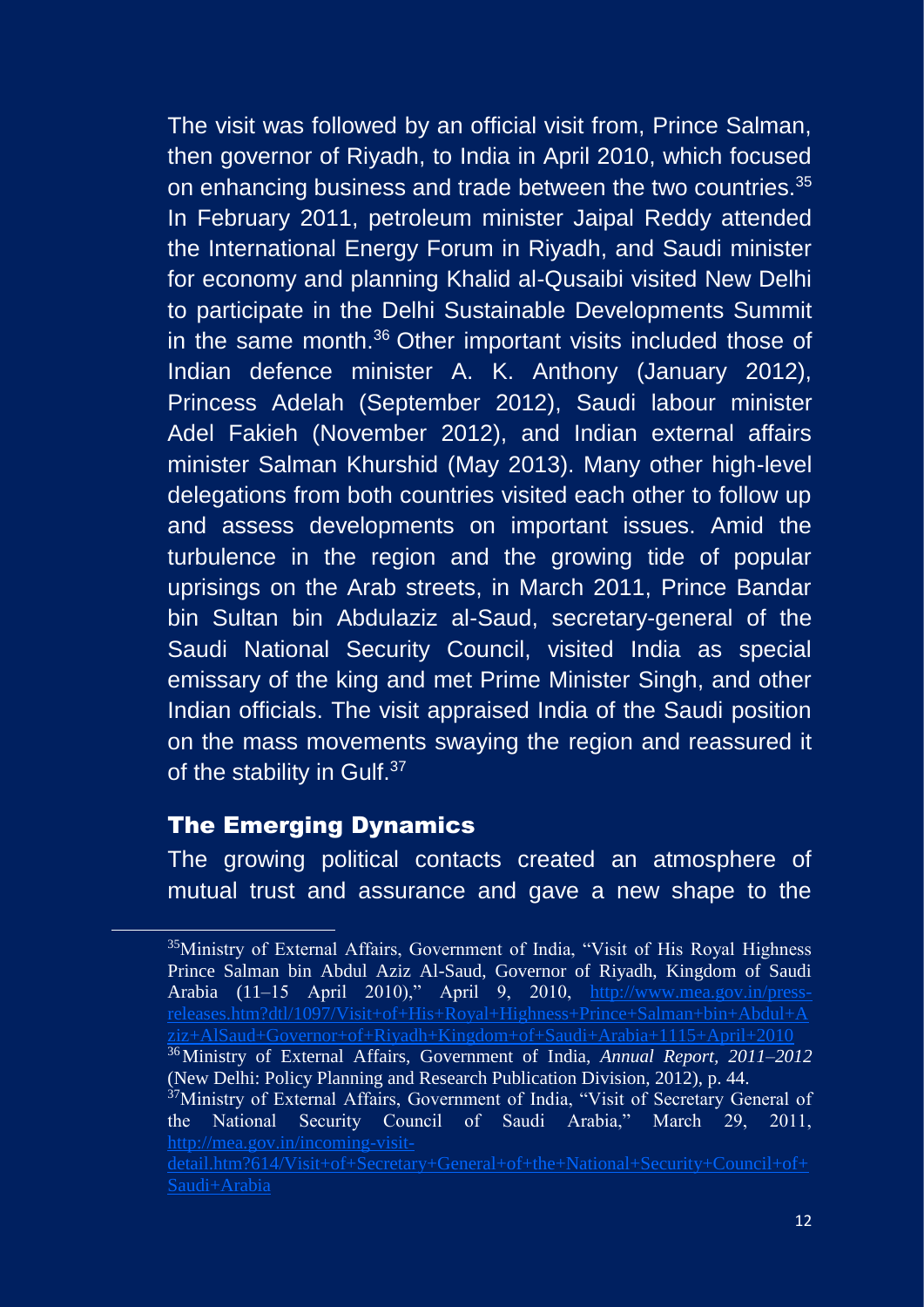largely transactional business relations. The exchange of visits by Abdullah and Singh and the signing of the Delhi and Riyadh declarations had laid the foundation for taking the bilateral relations to another level. Trade and business were thriving, and the two-way flow of investments, though far below their potential, was increasing. The preliminary frameworks for cooperation in the areas of security and defence were also put in place, but the progress toward better cooperation was sluggish. The change of government in India in May 2014, when the Bharatiya Janata Party–led National Democratic Alliance swept the general elections and formed the new government under Prime Minister Modi, brought a fresh impetus to India's foreign policy. Modi has made a significant pitch for the need for India to play a greater role in world politics and intensify its efforts toward strengthening engagements with the neighbourhood and important regional and global players, involving, most importantly, a reinvigorated policy toward the Gulf.

In recognition of its vital interests in the region, India has intensified its political engagements with Gulf countries and since taking over, Modi has visited the UAE (August 2015 and February 2018), Saudi Arabia (April 2016), Iran (May 2016), Qatar (June 2016), Israel (July 2017), Palestine (February 2018) and Oman (February 2018). In addition, the external affairs minister Sushma Swaraj and minister of state for external affairs M. J. Akbar have travelled to the region on more than one occasion. The region has emerged as a top priority for the Modi government and this is reflected in increased political and diplomatic engagements both to and from the region.<sup>38</sup> India sees Saudi Arabia as a valued partner and a key player in regional politics, and the warmth of the relations shared by the two countries was visible during Modi's

<sup>38</sup>Md. Muddassir Quamar, "India and West Asia: A Top Priority for Prime Minister Narendra Modi," *India Review and Analysis*, January 30, 2017, 1 (2): 14–17.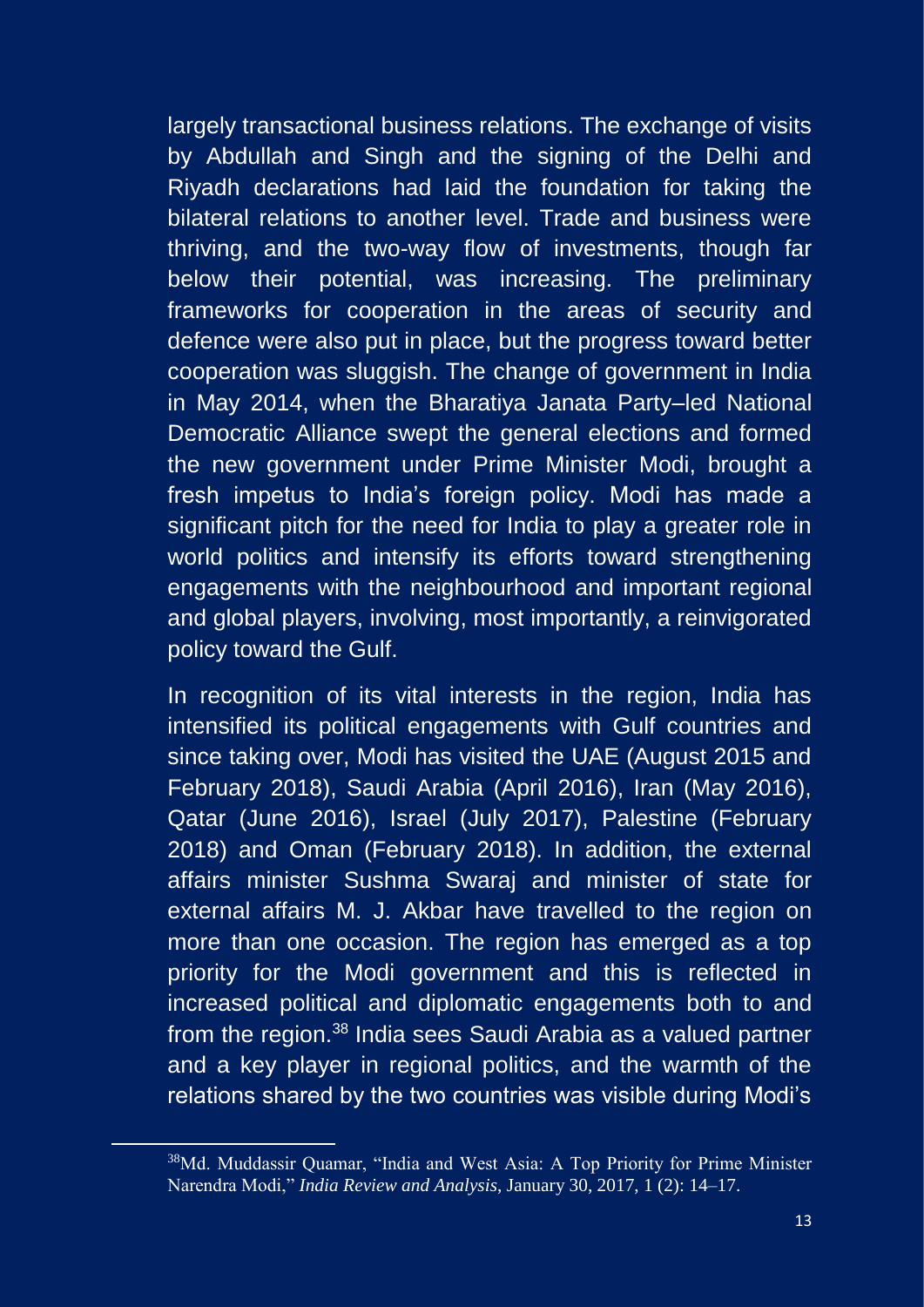visit to Saudi Arabia. Prime Minister Modi was warmly welcomed in Riyadh, where he attended talks with the Saudi leadership on the emerging scenarios in the Gulf and Middle East and shared India's concerns about the growing phenomenon of terrorism. The issues of security and defence cooperation and opportunities for two-way investments emerged as the two areas of mutual interests, and both the Indian and the Saudi leadership pledged to take move the bilateral relations forward in these directions.

Hence, if one were to describe the focus of the Modi government soon after coming to power, it prioritized Saudi Arabia as the leading partner for India in the Middle East, which was reflected in the flurry of bilateral visits. For example, in October 2014, minister for petroleum and natural gas Dharmendra Pradhan travelled to Riyadh to attend the ministerial-level bilateral meeting on energy.<sup>39</sup> In November, Saudi minister of commerce and trade Tawfiq al-Rabiah visited New Delhi to participate in the India-Arab Partnership Conference. The India–Saudi Arabia Joint Commission Meeting was held in New Delhi in January 2015, and the Saudi delegation was led by Abdullah al-Obaid, deputy minister of foreign trade. $40$  On the demise of King Abdullah in January 2015, India declared a day of mourning and vice president Hamid Ansari led an Indian delegation to attend the condolence meetings on behalf of President Pranab Mukherjee and Prime Minister Modi.<sup>41</sup> The external affairs minister fondly remembered his contribution to regional peace and stability. Indian media expressed high praise for the

<sup>39</sup>Ministry of External Affairs, Government of India, *Annual Report, 2014–2015* (New Delhi: Policy Planning and Research Publication Division, 2015), p. 53.  $40$ Ibid

<sup>&</sup>lt;sup>41</sup>"Hamid Ansari Leads Indian Delegation to Saudi King's Funeral." The Times of India, January 25, 2015, [http://timesofindia.indiatimes.com/india/Hamid-Ansari](http://timesofindia.indiatimes.com/india/Hamid-Ansari-leads-Indian-delegation-toSaudi-kings-funeral/articleshow/46007523.cms)[leads-Indian-delegation-toSaudi-kings-funeral/articleshow/46007523.cms](http://timesofindia.indiatimes.com/india/Hamid-Ansari-leads-Indian-delegation-toSaudi-kings-funeral/articleshow/46007523.cms)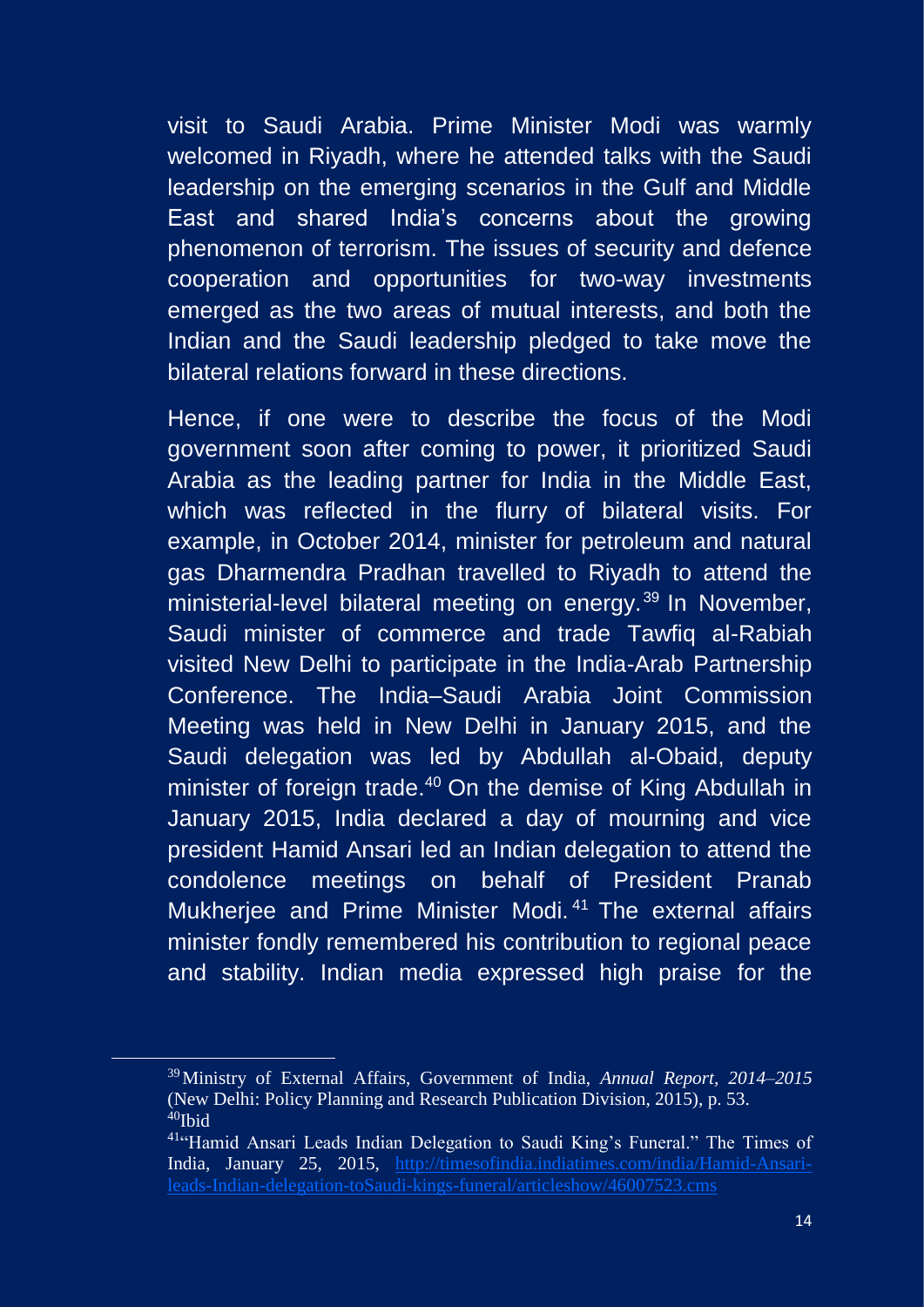departed leader and recalled his contribution in reviving Indo-Saudi bilateral relations.<sup>42</sup>

Even before embarking on the visit, Modi had started the push for close cooperation with Saudi Arabia and prioritized that nation over other countries in the region. He met Salman twice on the sidelines of G-20 summit (Brisbane in November 2014 and Antalya in November 2015), <sup>43</sup> and New Delhi hosted foreign minister Adel al-Jubeir in March 2016 to prepare for the prime ministerial visit.<sup>44</sup> Modi landed to a warm welcome in the kingdom and discussed wide-ranging issues of mutual interest in a cordial atmosphere. The joint statement issued during the visit noted the significance of peace and stability in the Gulf and the Indian subcontinent and the close interlinkages between the two nations.<sup>45</sup> A number of MoUs and agreements were signed between the two countries, including agreements on labour cooperation and an investment framework. Modi's visit not only strengthened bilateral relations but also prioritized the core areas of

<sup>42</sup>Mahesh Sachdev, "Reasons for Remembering King Abdullah," *The Hindu*, January 26, 2015, [http://www.thehindu.com/opinion/op-ed/reasons-for-remembering-king](http://www.thehindu.com/opinion/op-ed/reasons-for-remembering-king-abdullah/article10644372.ece)[abdullah/article10644372.ece;](http://www.thehindu.com/opinion/op-ed/reasons-for-remembering-king-abdullah/article10644372.ece) *Economic Times*, "In King Abdullah's Death, India Loses a 'Great Friend,'" January 23, 2015, [http://economictimes.indiatimes.com/news/politics-and-nation/in-kingabdullahs](http://economictimes.indiatimes.com/news/politics-and-nation/in-kingabdullahs-death-india-loses-a-great-friend/articleshow/45991890.cms)[death-india-loses-a-great-friend/articleshow/45991890.cms](http://economictimes.indiatimes.com/news/politics-and-nation/in-kingabdullahs-death-india-loses-a-great-friend/articleshow/45991890.cms)

<sup>43</sup>*Economic Times*, "PM Narendra Modi Meets World Leaders on Sidelines of G20," November 15, 2014, [http://economictimes.indiatimes.com/news/politics-and](http://economictimes.indiatimes.com/news/politics-and-nation/pm-narendra-modimeets-world-leaders-on-sidelines-of-g20/articleshow/45159594.cms)[nation/pm-narendra-modimeets-world-leaders-on-sidelines-of-](http://economictimes.indiatimes.com/news/politics-and-nation/pm-narendra-modimeets-world-leaders-on-sidelines-of-g20/articleshow/45159594.cms)

[g20/articleshow/45159594.cms](http://economictimes.indiatimes.com/news/politics-and-nation/pm-narendra-modimeets-world-leaders-on-sidelines-of-g20/articleshow/45159594.cms); NDTV, "G20 Summit: PM Narendra Modi Holds Bilateral Meeting with Saudi King," November 16, 2015, [http://www.ndtv.com/india](http://www.ndtv.com/india-news/g20-summit-pm-narendra-modi-holds-bilateral-meeting-withsaudi-king-1244024)[news/g20-summit-pm-narendra-modi-holds-bilateral-meeting-withsaudi-king-](http://www.ndtv.com/india-news/g20-summit-pm-narendra-modi-holds-bilateral-meeting-withsaudi-king-1244024)

<sup>&</sup>lt;sup>44</sup> Ministry of External Affairs, Government of India, "Official Visit of Foreign Minister of Saudi Arabia to India (March 07–08, 2016)," March 7, 2016, [http://www.mea.gov.in/incomingvisit-](http://www.mea.gov.in/incomingvisit-detail.htm?26478/Official+visit+of+Foreign+Minister+of+Saudi+Arabia+to+India+March+0708+2016)

<sup>&</sup>lt;sup>45</sup> Ministry of External Affairs, Government of India, "India-Saudi Arabia Joint Statement during the Visit of Prime Minister to Saudi Arabia," April 3, 2016, [http://mea.gov.in/outogingvisit-](http://mea.gov.in/outogingvisit-detail.htm?26595/IndiaSaudi+Arabia+Joint+Statement+during+the+visit+of+Prime+Minister+to+Saudi+Arabia+April+03+2016)

[detail.htm?26595/IndiaSaudi+Arabia+Joint+Statement+during+the+visit+of+Prime+](http://mea.gov.in/outogingvisit-detail.htm?26595/IndiaSaudi+Arabia+Joint+Statement+during+the+visit+of+Prime+Minister+to+Saudi+Arabia+April+03+2016) [Minister+to+Saudi+Arabia+April+03+2016](http://mea.gov.in/outogingvisit-detail.htm?26595/IndiaSaudi+Arabia+Joint+Statement+during+the+visit+of+Prime+Minister+to+Saudi+Arabia+April+03+2016)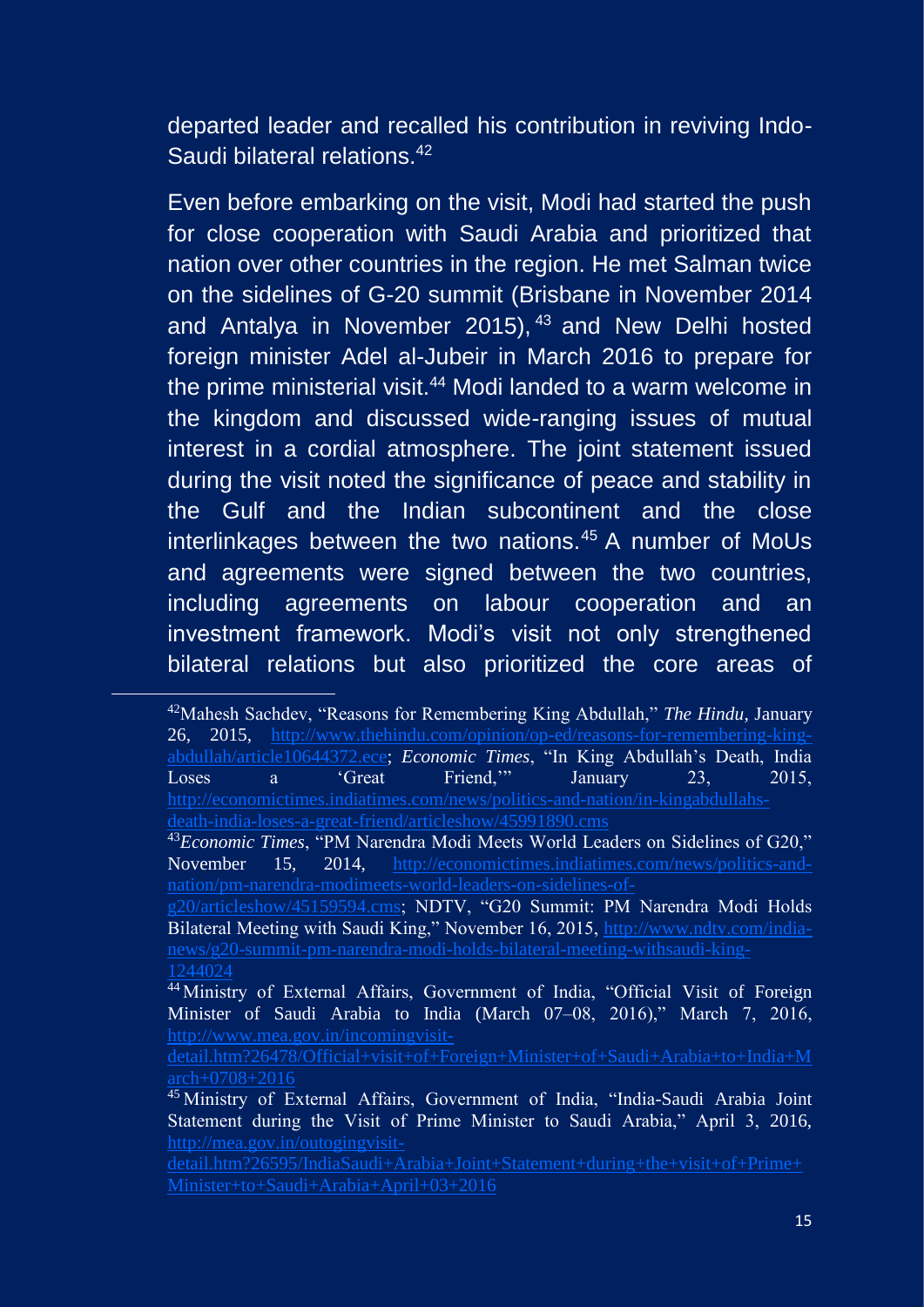cooperation between the two countries. Thus, the emerging dynamics in Indo-Saudi relations are focused on two important areas: (1) trade, energy, and investments, and (2) security and defence.

#### Trade, Energy, and Investments

As noted in Table 1, Indo-Saudi bilateral trade has continued to grow since 2006 and reached a high of US\$48 billion in 2013–2014. The level of bilateral trade has dropped since then due to the decrease in international oil prices and slowdown in global trade and had dropped to US\$26 billion in 2015–2016. Nevertheless, Saudi Arabia had continued to be India's fourth largest trade partner, after China, the United States, and the UAE.<sup>46</sup> It is also the eighth largest market for Indian exports. On the other hand, India is also among the top trading partners for Saudi Arabia being its third largest export destination and eighth largest source of imports. <sup>47</sup> Energy dominates bilateral trade, and as much as three-fourth of the total imports from Saudi Arabia is crude oil, while nearly onesixth of Indian exports to the kingdom comprise petroleum products.<sup>48</sup> Other major items imported from Saudi Arabia are organic chemicals, fertilizers, natural and cultured pearls, aluminium, copper, and other minerals, while major items of export are cereals, organic and inorganic chemicals, iron and steel, vehicles and parts, meat, and fruits.<sup>49</sup> To further improve the business ties, an India–Saudi Arabia Business Council has been established and held its first meeting in New Delhi in December 2015.<sup>50</sup>

<sup>&</sup>lt;sup>46</sup>Ministry of Commerce and Industry, Export-Import Data Bank.<br><sup>47</sup> Observatory of Economic Complexity, "Saudi of Economic Complexity, "Saudi Arabia," 2015,

<sup>48</sup>Ministry of Commerce and Industry, Export-Import Data Bank.  $49$  Ibid

<sup>50</sup>Ministry of External Affairs, Government of India, *Annual Report, 2015–2016* (New Delhi: Policy Planning and Research Publication Division, 2016), p. 66.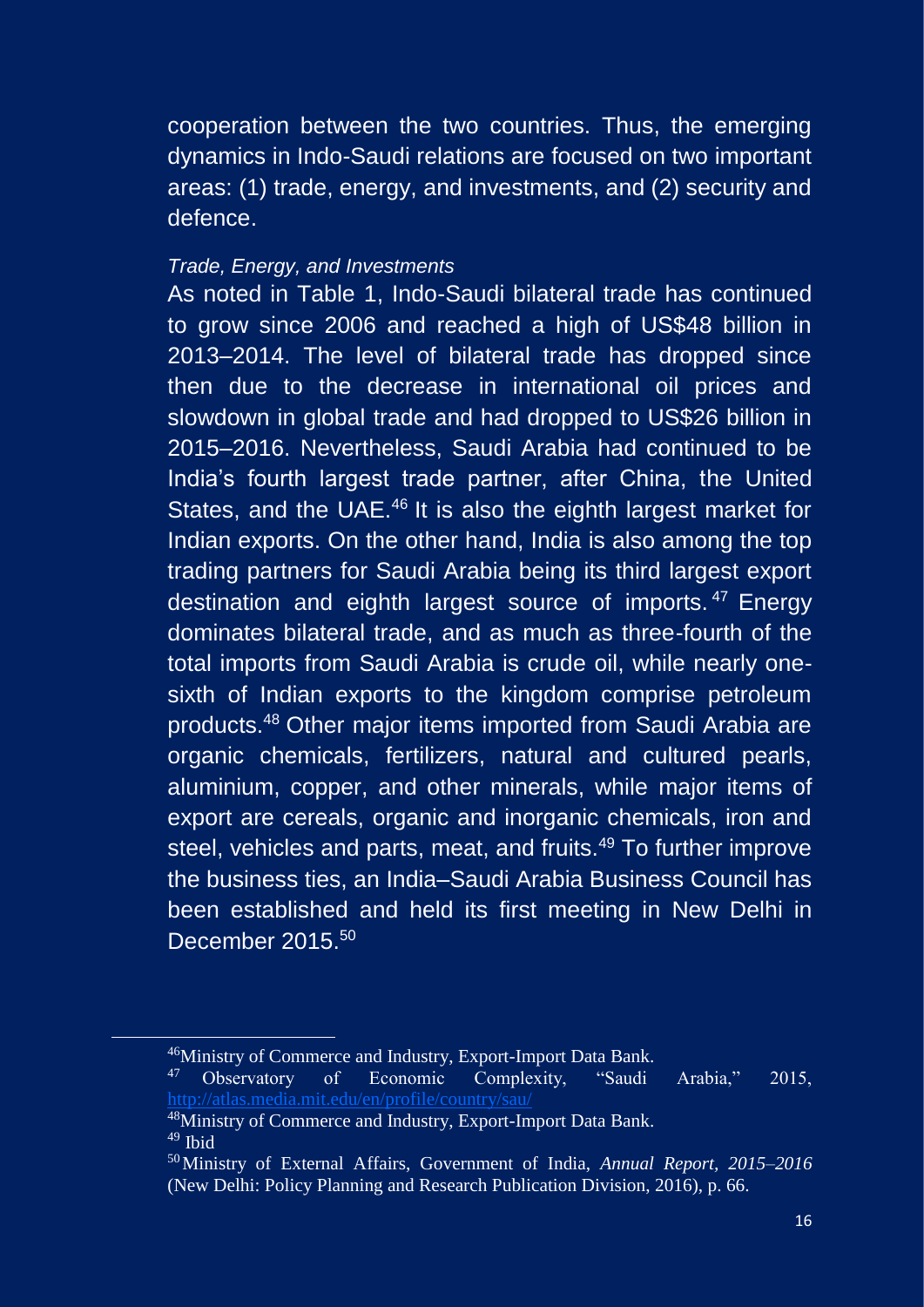Energy is the predominant component in bilateral trade and Saudi Arabia continues to be India's most reliable and biggest source of oil and supplies almost 20 percent of its total oil imports. <sup>51</sup> Although Iran overtook Saudi Arabia as India's leading oil supplier for a brief period in late  $2016$ ,  $52$  the latter remains the top source on cumulative annual imports in of 2016–2017, with US\$ 15.58 billion worth of crude oil supplies.<sup>53</sup> India's dependence on oil imports and growing demands mean that the level of imports from Saudi Arabia and other Gulf countries will continue to rise. There have been frequent official-level talks and exchanges of delegations to discuss deepening ties in energy sector. There is considerable interest in India in securing Saudi investments in the Indian energy sector. Discussions have been held to discuss Saudi Arabia helping India to expand its strategic oil reserves though no agreement has yet been reached.

India and Saudi Arabia can strengthen their relations by converting the current buyer-seller relations in the energy sector to strategic relations, provided Saudi investors can be assured of good returns in the Indian energy market. The two countries can establish joint ventures in the upstream sector in Saudi Arabia and the downstream sector in India. In fact, this could include technology exchanges and production partnerships and be extended to the petrochemical and fertilizer sectors. The proposed India–Saudi Arabia ministerial energy dialog can help enhance cooperation in this critical area. Two-way investments in the energy sector, with Indian consumption continuing to grow and projections showing a further rise, in conjunction with Saudi Arabia's role as the

<sup>51</sup>Ministry of Commerce and Industry, Export-Import Data Bank.

<sup>52</sup>*Economic Times*, "Iran Overtakes Saudi to Become India's Top Crude Supplier," November 17, 2016, [http://economictimes.indiatimes.com/industry/energy/oil](http://economictimes.indiatimes.com/industry/energy/oil-gas/iran-overtakes-saudito-becomes-indias-top-crude-oil-supplier/articleshow/55481064.cms)[gas/iran-overtakes-saudito-becomes-indias-top-crude-oil](http://economictimes.indiatimes.com/industry/energy/oil-gas/iran-overtakes-saudito-becomes-indias-top-crude-oil-supplier/articleshow/55481064.cms)[supplier/articleshow/55481064.cms](http://economictimes.indiatimes.com/industry/energy/oil-gas/iran-overtakes-saudito-becomes-indias-top-crude-oil-supplier/articleshow/55481064.cms)

<sup>&</sup>lt;sup>53</sup>Ministry of Commerce and Industry, Export-Import Data Bank.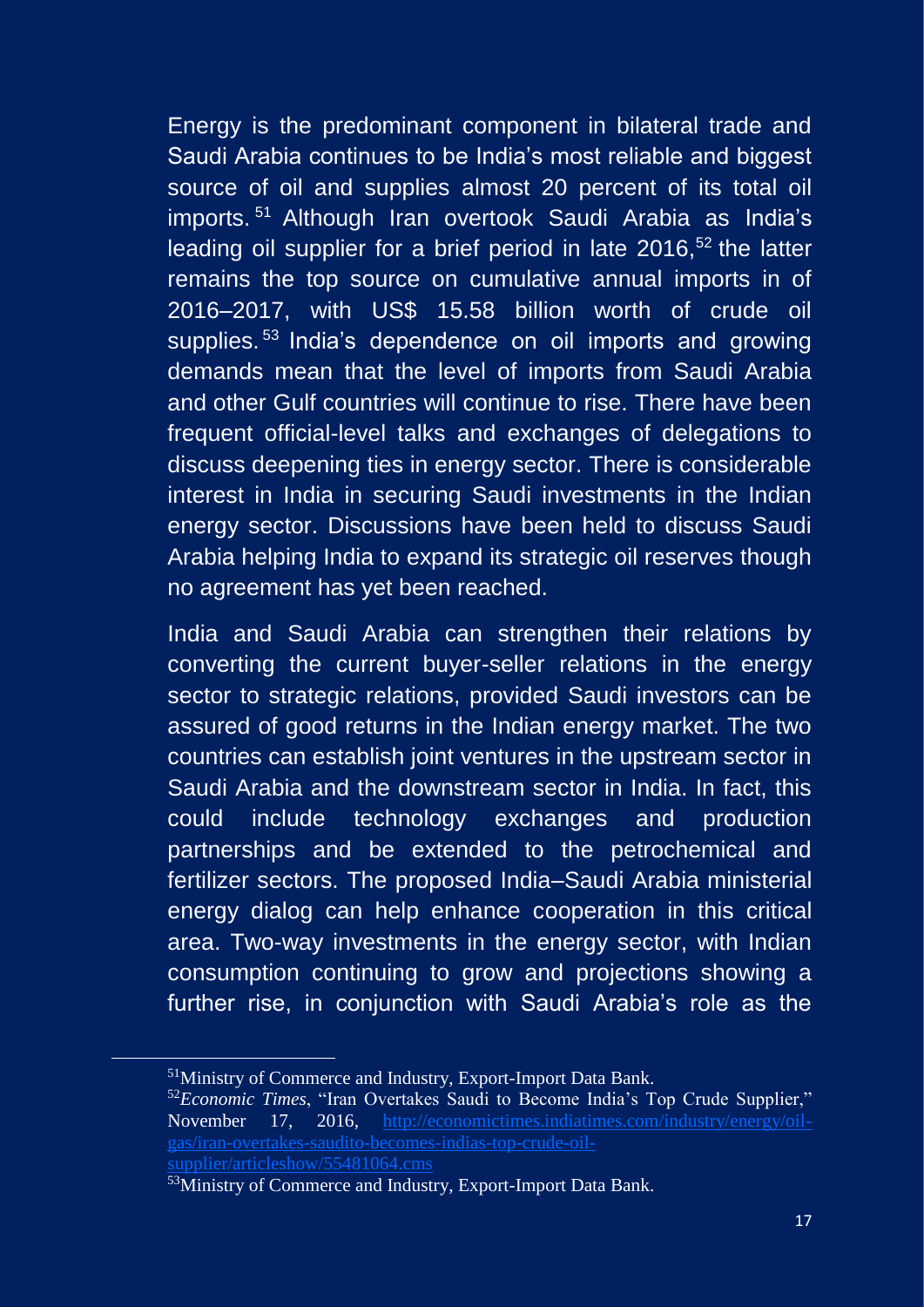world's largest oil producer, can work wonders in taking the strategic partnership forward.

In addition to trade and energy, investments are also a focus area. Prime Minister Modi is especially interested in inviting Saudi companies to invest in the Indian market. India is focused on developing its infrastructure and keen on attracting investments from the Gulf countries. Saudi investments in India have grown in the past few years, and from April 2000 until March 2017, Saudi businesses invested US\$76 million in the Indian market.<sup>54</sup> Attracting foreign investments is a major objective of the Modi government, and the issue was on the prime minister's list of priorities when he visited Riyadh. Emphasizing the initiatives of his government to improve the business and investment environment in India, the joint statement noted efforts "to improve the ease of doing business in the country and India's key efforts to simplify and rationalize existing rules and relax the foreign direct investment norms in key areas, including railways, defence and insurance." Further, Modi expressed India's keenness on attracting Saudi investments and encouraged "Saudi Aramco, SABIC, and other Saudi companies to invest in the infrastructure sector in India and to participate in projects creating mega industrial manufacturing corridors [and] smart cities, as well as the Digital India and Start-up India programs."<sup>55</sup>

The number of Indian companies that are active in Saudi Arabia has witnessed an increase in the last five years, and many of them have established joint ventures with Saudi companies in the health, pharmaceutical, education, real estate and construction, retail, manufacturing, export-import,

<sup>&</sup>lt;sup>54</sup> Department of Industrial Policy and Promotion, Ministry of Commerce and Industry, Government of India, "Factsheet on Foreign Direct Investment (FDI) From April, 2000 to March, 2017," *FDI Statistics*, March 2017, [http://dipp.nic.in/English/Publications/FDI\\_Statistics/2017/FDI\\_FactSheet\\_January\\_](http://dipp.nic.in/English/Publications/FDI_Statistics/2017/FDI_FactSheet_January_March2017.pdf) [March2017.pdf](http://dipp.nic.in/English/Publications/FDI_Statistics/2017/FDI_FactSheet_January_March2017.pdf)

<sup>55</sup>Ministry of External Affairs, India, "Joint Statement," April 2016.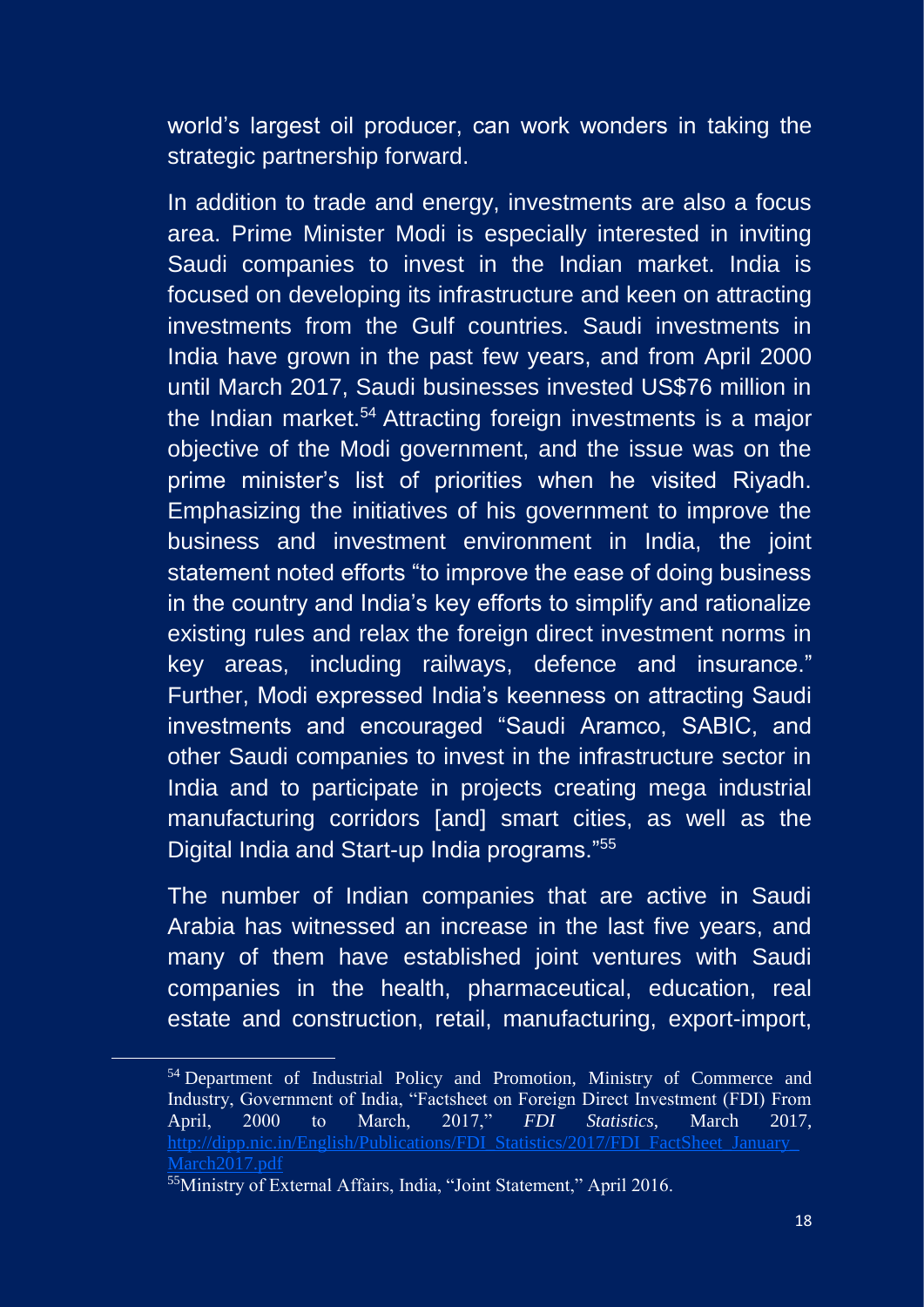and IT sectors.<sup>56</sup> Tata Consultancy Service opened an office in Riyadh that is run entirely by women, while Larsen & Toubro bagged contracts for Riyadh Metro. On the Saudi side, petrochemical giant SABIC set up a research and development centre in Bangalore in 2013 with an investment of US\$100 billion.<sup>57</sup> As the two G-20 economies aspire to continue their growth and build knowledge-based economies, there is immense potential involved in increasing the two-way flow of investments in a number of sectors, including energy, education, aviation, pharmaceuticals, agriculture, information and communications technology (ICT), manufacturing, and the most important, infrastructure development, which is a focal area of the Indian government.

#### Security and Defence

In addition to investments, security and defence cooperation has emerged as a key area in Indo-Saudi bilateral relations. Though the movement toward better security cooperation started much earlier, it has emerged as an area of special emphasis under the Modi government. Given the deteriorating security situation in the Middle East and parts of South Asia and the growing danger from the rise of jihadist threats to peace and stability in both regions, India and Saudi Arabia have resolved to strengthen security cooperation and to collaborate on counterterrorism and the fight against radicalism.<sup>58</sup>

The trajectory of better Indo-Saudi cooperation in security and defence goes back to 2008. While a degree of cooperation existed before that time, the November 26, 2008, Mumbai attacks had a major impact and forced India to seek better

<sup>56</sup>For a list of Indian companies doing business in Saudi Arabia, see Embassy of India, Riyadh, "List of Indian Companies Operating in Saudi Arabia," November 21, 2017, <sup>57</sup>Arab News, "SABIC Opens \$100m Technology Research Center in Bangalore,"

November 30, 2013,<http://www.arabnews.com/news/485391>

<sup>58</sup>Ministry of External Affairs, India, "Joint Statement, April 2016.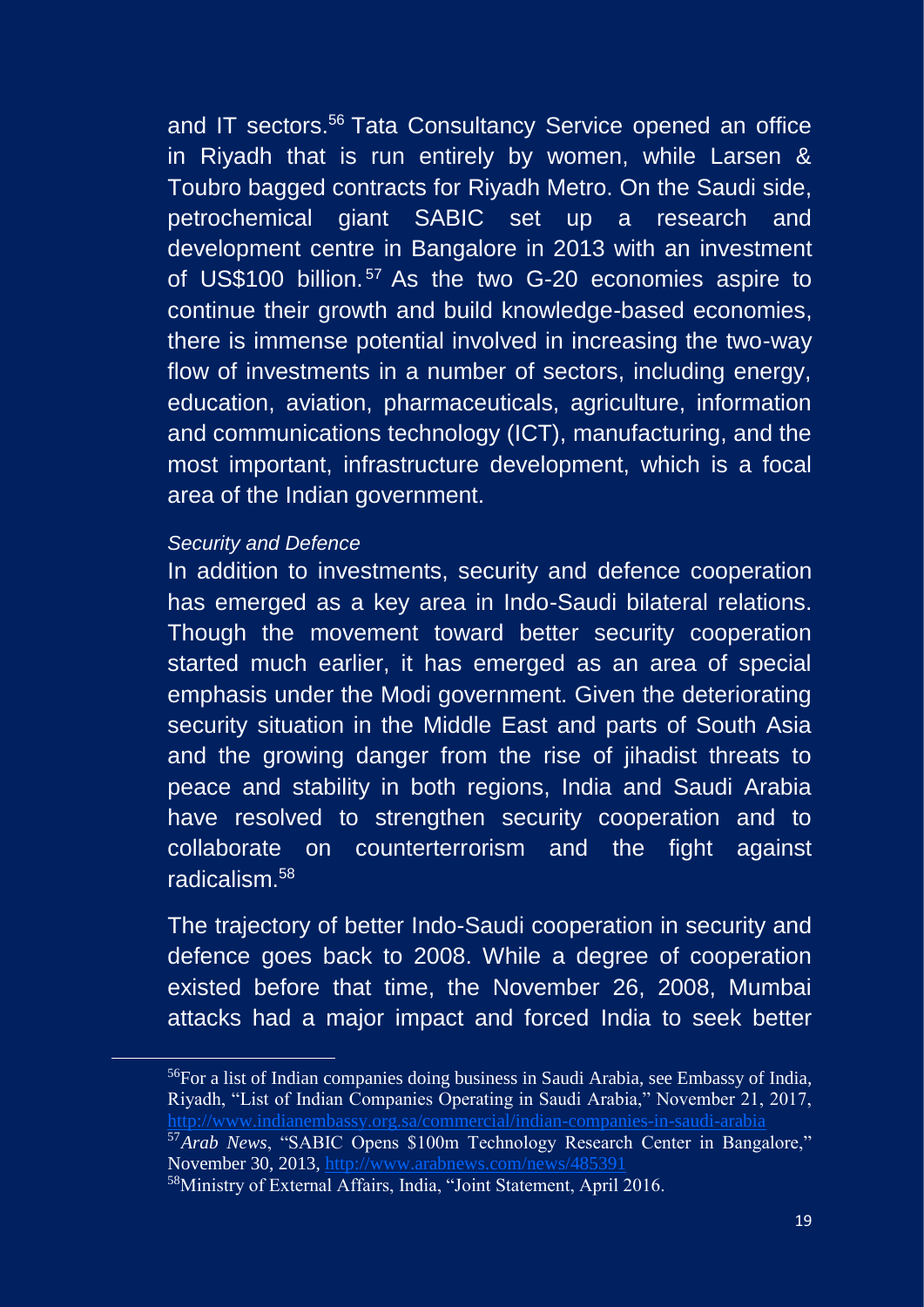intelligence sharing with the Gulf countries to prevent terrorist strikes and terror financing. Accordingly, India and Saudi Arabia signed an extradition treaty in 2010. Earlier, in January 2009, Saudi Intelligence Chief Prince Muqrin bin Abdulaziz al-Saud had visited New Delhi to discuss improving intelligence coordination and cooperation in areas of security. <sup>59</sup> A landmark moment was the first visit ever made by an Indian defence minister to Saudi Arabia in January 2012, when A. K. Anthony travelled to the kingdom and discussed ways to improve cooperation in the area of defence. <sup>60</sup> The visit was reciprocated by Crown Prince (now King) Salman in February 2014, when the two sides signed an MoU on defence cooperation.

These exchanges of defence ministers underlined the willingness on both sides to take Indo-Saudi defence and security cooperation to a higher level. The Modi government has further prioritized defence and security cooperation. This was evident when a police officer, former Mumbai police Chief Ahmed Javed, was appointed as the ambassador to Riyadh. Further, there have been frequent contacts with the Saudi government and visits to Riyadh by national security adviser Ajit Doval and the prime minister's special envoy on counterterrorism and former Intelligence Bureau chief, Syed Asif Ibrahim.

The joint statement issued during Modi's visit to Riyadh sheds light on the significance the two countries now attach to promoting cooperation in security and defence. It said in part: "Cognizant of their responsibility for promoting peace, stability and security in the region and the world, the two leaders

<sup>59</sup>*Hindustan Times*, "Saudi Intl Chief on India Visit to Discuss Mumbai Attacks," January 14, 2009, [http://www.hindustantimes.com/delhi-news/saudi-intl-chief-on-](http://www.hindustantimes.com/delhi-news/saudi-intl-chief-on-india-visit-to-discuss-mumbai-attacks/story-YbFaakgwZazDl4us9CX6iP.html) $60$ Press Information Bureau, Government of India, "Antony to Visit Saudi Arabia, the First Ever by an Indian Defence Minister," February 11, 2012, <http://pib.nic.in/newsite/PrintRelease.aspx?relid=80260%20>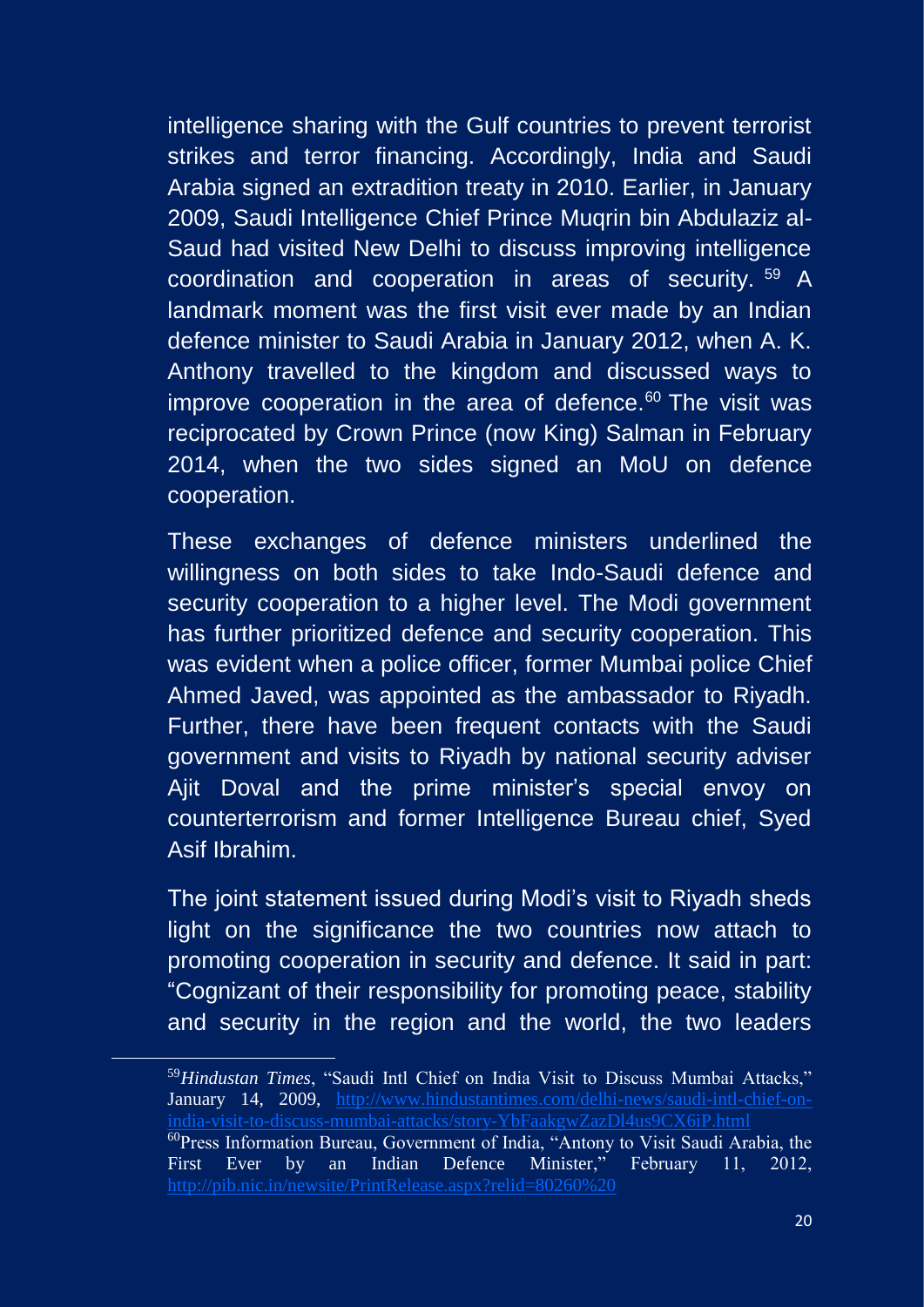emphasized the importance of further cementing bilateral strategic engagement, including in the areas of security and defence cooperation, to serve the common interests of the two countries and their peoples."<sup>61</sup> During the visit, it was also agreed that the two nations would continue and "intensify bilateral defence cooperation, through [the] exchange of visits by military personnel and experts, conduct of joint military exercises, exchange of visits of ships and aircrafts and supply of arms and ammunition and their joint development."<sup>62</sup> The issue of strengthening maritime security in the Gulf and Indian Ocean regions was also discussed, and it was agreed that the two countries would improve coordination in this area.

Terrorism, extremism, and radicalization has emerged as a mutual concern requiring discussion between India and Saudi Arabia. The rise of the Islamic State of Iraq and Syria (ISIS) and the havoc it has wreaked in the Middle East and parts of South Asia have prompted both India and Saudi Arabia to seek cooperation in combating radicalization and countering extremism. With a number of Indian youths being arrested in the past years for either trying to join the ISIS and reports that several Indians have already migrated to Irag and Syria to join ISIS, the issue has emerged as a primary concern for the Indian government and its security apparatus.<sup>63</sup>

Saudi Arabia, too, has been fighting the scourge of terrorism and has been a victim of several attacks by ISIS units. Saudi authorities have cracked down on ISIS cells inside the kingdom and have arrested hundreds of radicalized youths.<sup>64</sup>

<sup>61</sup>Ministry of External Affairs, India, "Joint Statement," April 2016.  $62$ Ibid

<sup>63</sup>K. V. Aditya Bharadwaj, "'Online Radicalisation, A Potent Threat,'" *The Hindu*, September 30, 2015, [http://www.thehindu.com/news/national/karnataka/online](http://www.thehindu.com/news/national/karnataka/online-radicalisation-a-potentthreat/article7705702.ece)[radicalisation-a-potentthreat/article7705702.ece](http://www.thehindu.com/news/national/karnataka/online-radicalisation-a-potentthreat/article7705702.ece)

 $64$ Numerous ISIS cells have been busted from time to time since 2014; for example, in February 2017, the security forces took down four ISIS cells and arrested 18 members of ISIS from different cities who were planning to carry out attacks inside the kingdom. See Mohammad Al-Sulami, "Saudi Security Forces Dismantle 4 Terror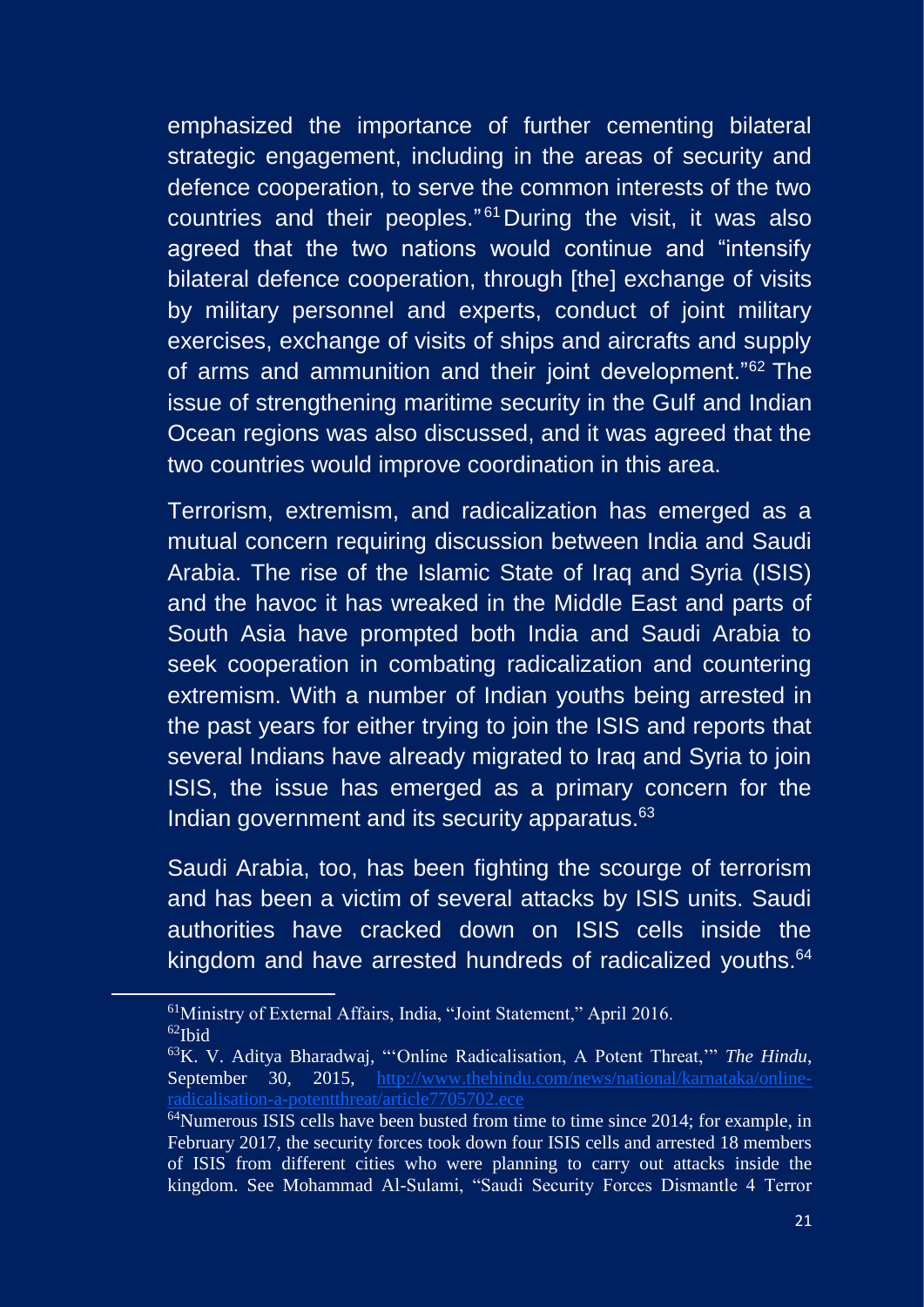The Saudi Interior Ministry has been running a deradicalization program to help those who could be brought back to the mainstream of society, while it has taken strong action against those who have showed no remorse and are involved in attacks on innocent people. $65$  In the light of this mutuality of interests and the threats emanating from terrorism, the joint statement affirmed

.. the menace of extremism and terrorism threatens all nations and societies, the two leaders rejected totally any attempt to link this universal phenomenon to any particular race, religion or culture. They called on all states to reject the use of terrorism against other countries; dismantle terrorism infrastructures where they happen to exist and to cut off any kind of support and financing to the terrorists operating and perpetrating terrorism from their territories against other states; and bring perpetrators of acts of terrorism to justice.<sup>66</sup>

It was also agreed during the visit that India and Saudi Arabia would further strengthen cooperation in combating terrorism, sharing intelligence, conducting law enforcement, and preventing the financing of terrorist activities. The use of cyberspace and the internet for radicalization also came up for discussion, and the two nations agreed to "promote cooperation in cyber security, including prevention of use of cyber space for terrorism, radicalization and for disturbing social harmony."<sup>67</sup> It was also decided that India and Saudi Arabia would cooperate in the area of counter radicalization through "exchanges and dialogue between religious scholars

Cells, Arrest 18," Arab News, February 1, 2017, <http://www.arabnews.com/node/1055206/saudi-arabia>

<sup>65</sup>Christopher Boucek, "Saudi Arabia's 'Soft' Counterterrorism Strategy: Prevention, Rehabilitation, and Aftercare," *Carnegie Papers*, September 2008, No. 97, [http://carnegieendowment.org/files/cp97\\_boucek\\_saudi\\_final.pdf](http://carnegieendowment.org/files/cp97_boucek_saudi_final.pdf) <sup>66</sup>Ministry of External Affairs, India, "Joint Statement," April 2016. <sup>67</sup>Ibid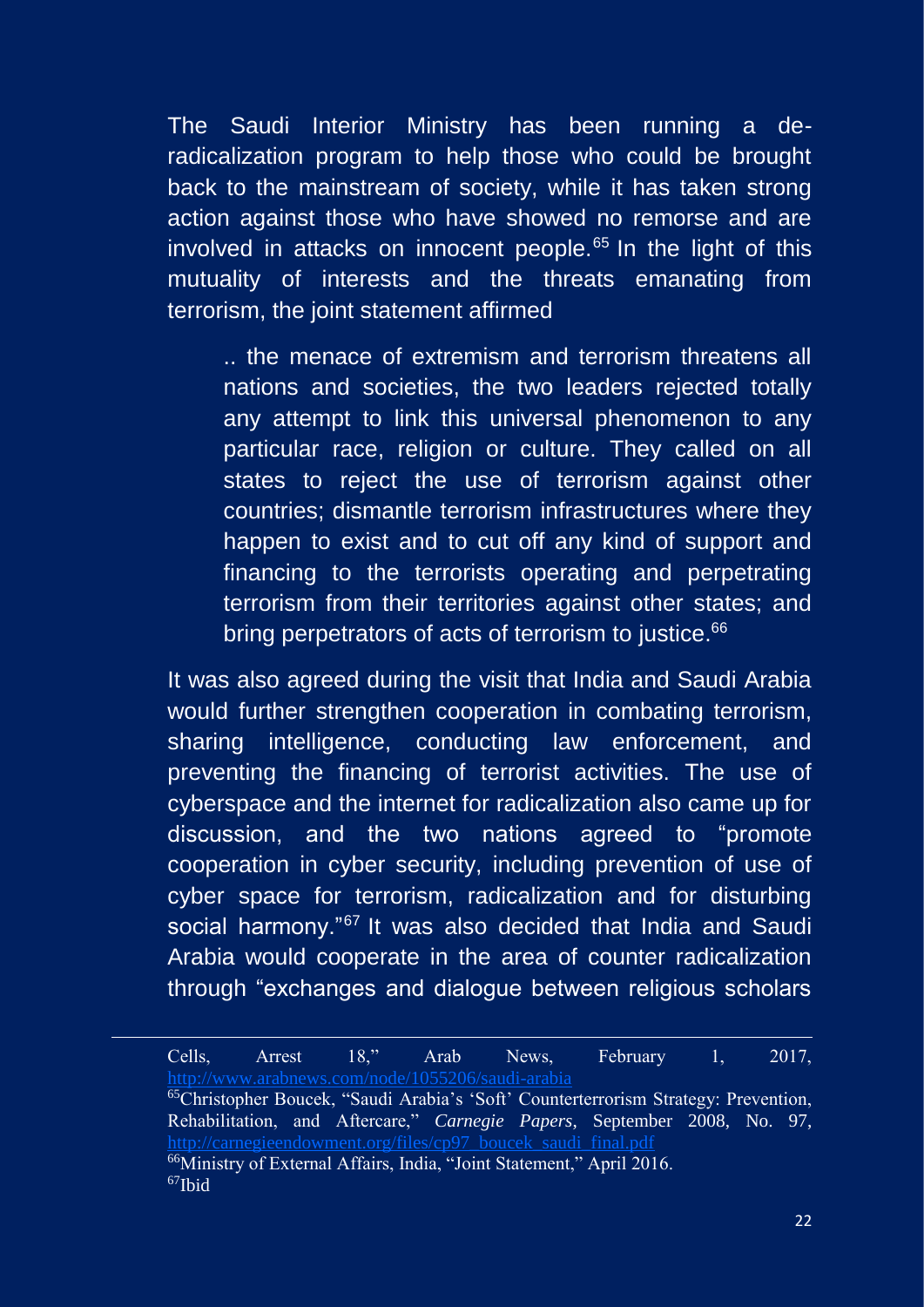and intellectuals of both countries and the organization of conferences and seminars to promote values of peace, tolerance, inclusiveness and welfare, inherent in all religions."<sup>68</sup>

Undoubtedly, if one looks at the current dynamics in Indo-Saudi relations, security and defence cooperation have emerged as a major component. There is an emphasis from both sides to cooperate in fighting terrorism and combat extremism and a desire to further enhance defence cooperation through joint exercises, training of personnel, and an exchange of officers.  $69$  The growing understanding between the two countries on the issue of terrorism was reflected when, in September 2016, Saudi Arabia condemned the terrorist attack at Uri that lead to the death of 18 Indian soldiers.<sup>70</sup> Given the two nations' history of bad relations, this was an important development and reflected the growing significance of Indo-Saudi defence and security cooperation.

#### Indian Muslims and Saudi Arabia

In addition to the two important aspects of the emerging dynamics in bilateral relations, that is, first, trade and commerce, and second, defence and security, there is a third aspect that is important in understanding Indo-Saudi bilateral relations. India has a large Muslim population comprising 172 million people, which amounts to 14 percent of India's total population.<sup>71</sup> It is also the second largest Muslim population in the world after Indonesia. Scholars have argued that this demographic dynamics has been crucial in foreign policy

 $68$ Ibid

<sup>69</sup>Ibid

 $70$ Shubhjit Roy, "OIC Members Join Chorus against Uri Attack," Indian Express, September 21, 2016, [http://indianexpress.com/article/india/india-news](http://indianexpress.com/article/india/india-news-india/organisation-of-islamic-cooperationagainst-uri-attack-terrorism-3041265/)[india/organisation-of-islamic-cooperationagainst-uri-attack-terrorism-3041265/](http://indianexpress.com/article/india/india-news-india/organisation-of-islamic-cooperationagainst-uri-attack-terrorism-3041265/)

 $71$ Islam is the second largest religion in India after Hinduism. According to 2011 census data 172,245,158 individuals identified themselves as adhering to Muslim faith, which amounts to 14.23 percent of the total population of 1.2 billion population. See<http://www.census2011.co.in/religion.php>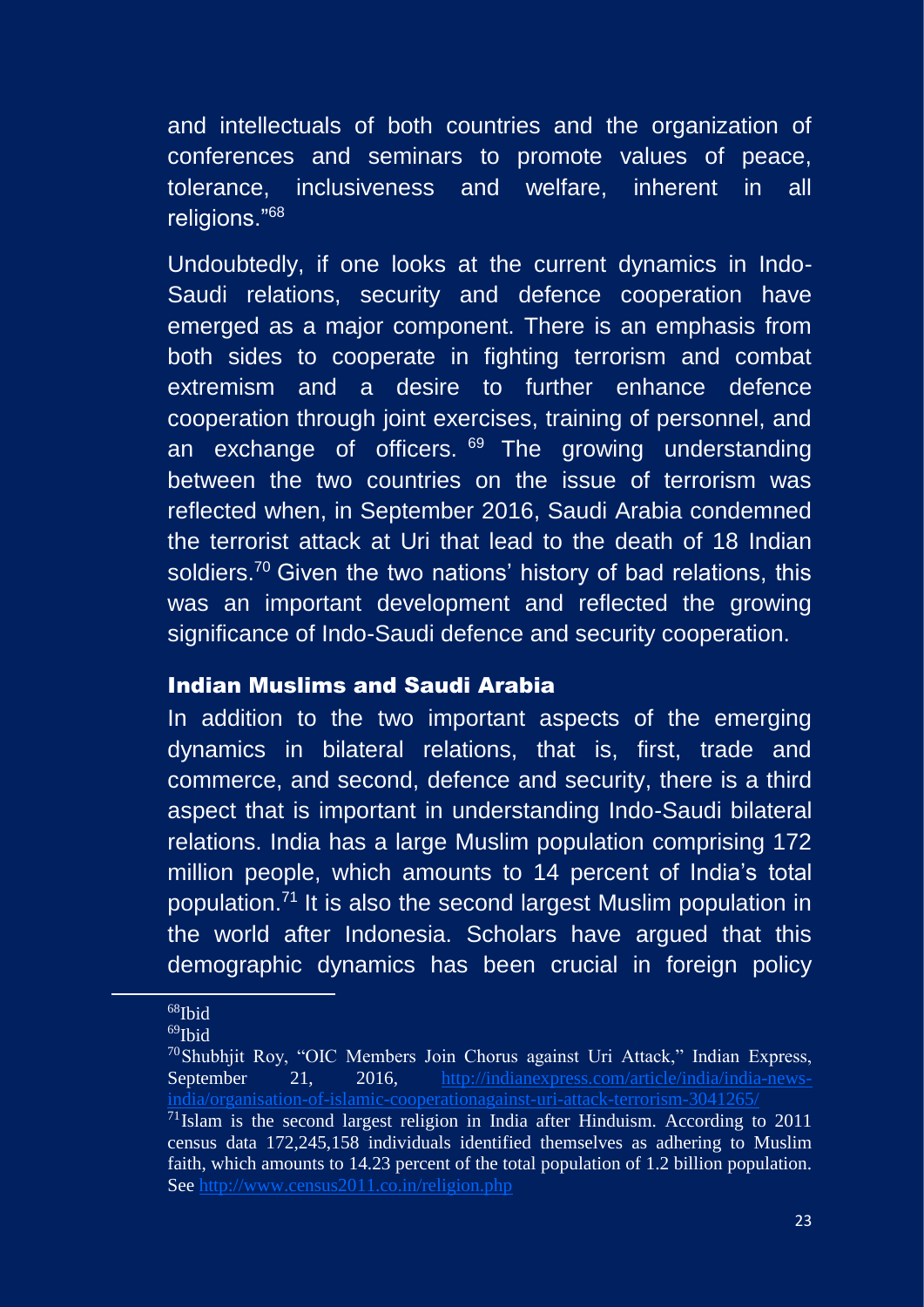making in India, especially when it comes to the Middle East.<sup>72</sup> While no direct links can be established in the case of India and Saudi Arabia, it nevertheless plays an important role in establishing people-to-people contacts and cultural links. For example, during his visit to Riyadh, Prime Minister Modi presented King Salman with a miniature replica of the Cheraman Juma Mosque, which is believed to be the oldest mosque in India and was built in a.d. 629 by Arab traders.<sup>73</sup>

Saudi Arabia is the location of the two holiest places of Islam, the holy cities of Mecca and Medina. The two cities hold special place in the hearts of all Muslims throughout the world and they aspire to travel to the holy cities, at least once in their lives, on a pilgrimage. Haj, the pilgrimage to Kaaba in the Islamic month of Dhul Hijja, is one of the five pillars of Islam, or duties a follower must fulfil. Even though Haj becomes mandatory only for those who can afford it, all Muslims aspire to fulfil this duty once in a lifetime. Muslims from India also travel to Mecca and Medina in large numbers every year for the Haj or Umrah pilgrimage. In fact, the Haj has been one of the major aspects of links between India and Saudi Arabia. Historically, Indians have been one of the largest Haj contingents, a trend that continues to date. For example, in 2016, 135,904 Indians travelled to Mecca to perform the Haj.<sup>74</sup>

Moreover, before the establishment of the kingdom and Indian independence, many Indian families had established businesses and trade in Hejaz region to serve the Indian Hajis travelling to the region. Some of these families are now settled in the city of Jeddah, having become part of the local

<sup>72</sup>P. R. Kumaraswamy, *India's Israel Policy* (New York: Columbia University Press, 2010).

<sup>73</sup>*Indian Express*, "PM Modi Gifts Gold-plated Replica of Ancient Kerala Mosque to Saudi King," April 3, 2016, [http://indianexpress.com/article/india/india-news](http://indianexpress.com/article/india/india-news-india/pm-modigifts-gold-plated-replica-of-ancient-kerala-mosque-to-saudi-king/)[india/pm-modigifts-gold-plated-replica-of-ancient-kerala-mosque-to-saudi-king/](http://indianexpress.com/article/india/india-news-india/pm-modigifts-gold-plated-replica-of-ancient-kerala-mosque-to-saudi-king/) <sup>74</sup>Ministry of External Affairs, Government of India, *Annual Report, 2016–2017* (New Delhi: Policy Planning and Research Publication Division, 2017), p. 73.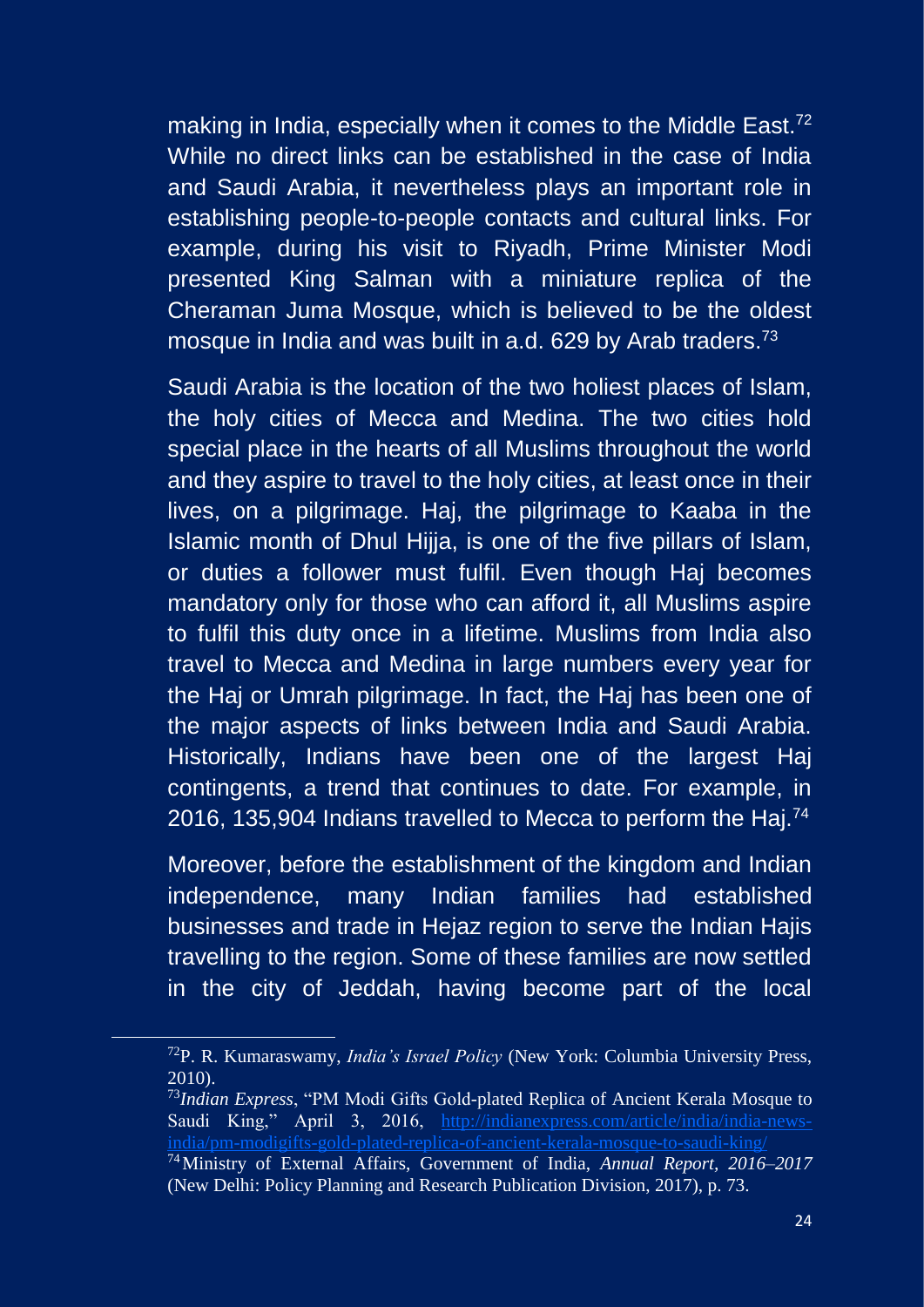community and acquired Saudi nationality after the formation of the kingdom.<sup>75</sup> Similarly, many Arab traders who travelled to India for mercantile activities married and settled in India and acquired Indian citizenship after its independence. One of the most prominent Indian name with a Saudi heritage is Ebrahim Alkazi, the doyen of the theatre, who is of Saudi heritage, as his father was a merchant from the Unaiza in Qassim, who briefly settled in India, where Ebrahim was born.<sup>76</sup>

There are other examples of contacts and links between Muslims in India and the Arabian Peninsula. Some of the rich princely Indian states were the largest contributors for the upkeep of the Kaaba in the medieval period. Historically, many Muslims used to travel to the holy cities for religious studies, and some attained high levels of scholarship in various branches of religious studies. One of the most prominent scholars, Muhammad Hayat al-Sindhi, had a significant influence on the imam Muhammad bin Abdul Wahhab during the time he spent studying in Medina.  $77$  This tradition continues today, as many Muslims from India still travel to the Islamic University of Medina, where they can receive a handsome scholarship from the Custodian of Two Holy Mosques to pursue higher religious studies in Saudi Arabia. Through these cultural and religious linkages, Indian Muslims have been playing an important role in developing comprehensive bilateral relations between India and Saudi Arabia.

#### India and Saudi Arabia: A Strategic Partnership

Relations between India and Saudi Arabia have come a long way from the Cold War–era dynamics, when the two nations

<sup>75</sup>Personal communication, December 2014, Jeddah.

<sup>76</sup>*Arab News*, "Alkazi: Saudi-Indian Theatre Icon Star Attraction at Dammam Fest," February 18,

<sup>2015,</sup><http://www.arabnews.com/offbeat/news/706161>

<sup>77</sup>Natana J. DeLong-Bas, *Wahhabi Islam: From Revival and Reform to Global Jihad* (New York: Oxford University Press, 2004), pp. 20–21.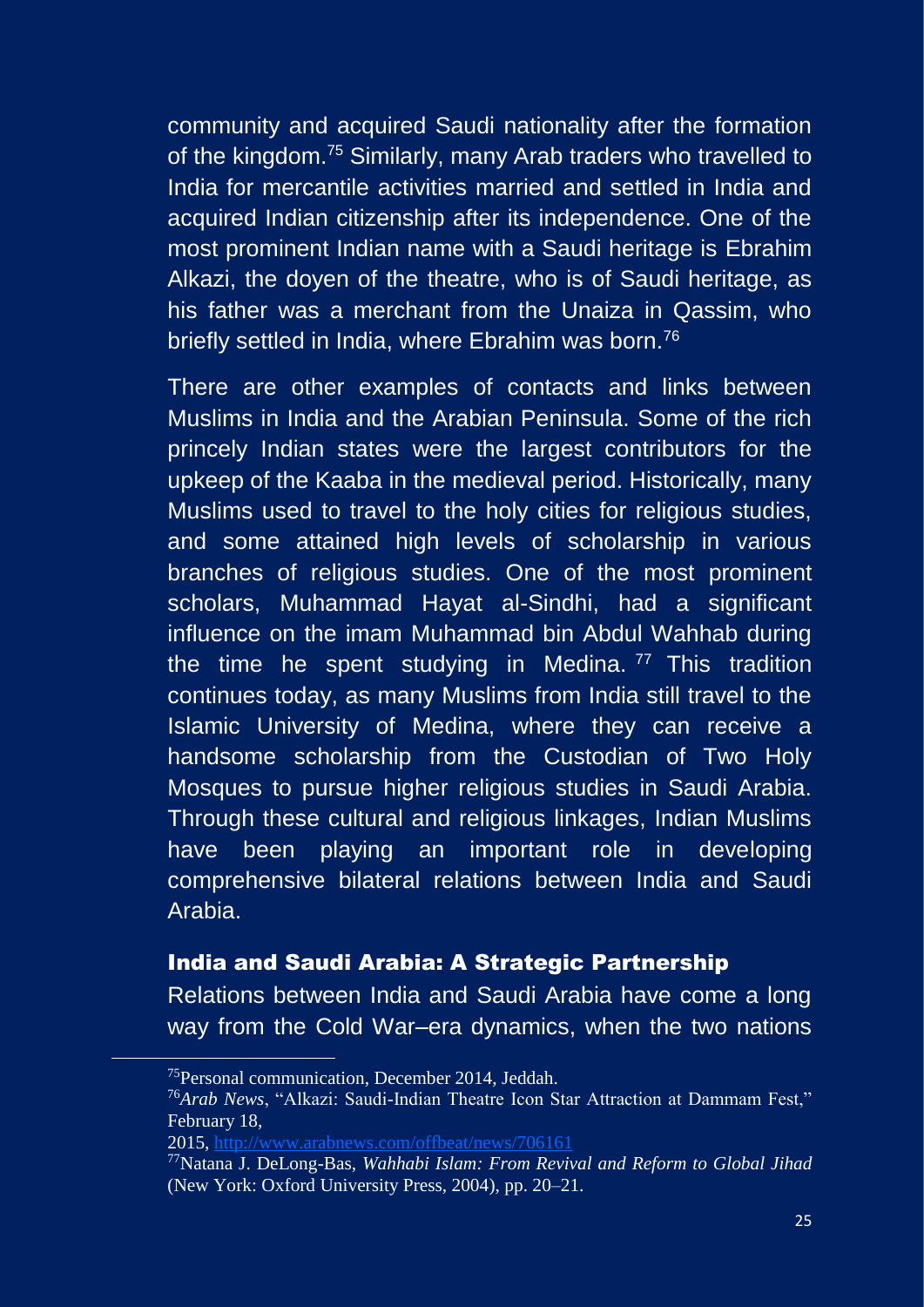found themselves pursuing different foreign policy priorities and seldom crossed paths. The post–Cold War global changes mandated adjustments to new realities, and in response, India and Saudi Arabia started to carefully build close relations. At the early stages they avoided discussing delicate issues, especially Pakistan and Muslims in India, in order to build trust, and instead focused on economic issues. The possibilities and opportunities available in the fields of business, trade, and energy made it possible for India and Saudi Arabia to develop close links while avoiding tricky political issues. The increased trade and commercial ties and a flourishing service sector in Saudi Arabia created opportunities for Indian workers, who rushed to the kingdom to earn a better livelihood. The increasing size of the Indian expatriate population also helped in confidence building.

Once the contentious issues could be sidelined, political contacts were nurtured by both sides, leading to a significant turnaround in bilateral relations in the mid-2000s, especially with the visit of King Abdullah in 2006—this was the first visit by a Saudi king since 1955. While trade and commerce intensified, India and Saudi Arabia also started consultations to improve security and defence ties. India, which was facing security threats from local extremist organizations and crossborder terrorism, found a willing partner in Saudi Arabia in its efforts to curb illegal activities, including organized crime, the financing of terror, and radicalization. The two nations signed an extradition treaty and an MoU on defence cooperation, which led to the Saudis' extradition and deportation of a number of Indian nationals who were accused of involvement in illegal activities and terror financing, which provided the impetus for a strengthening of cooperation in the areas of security and defence.

With the changing geopolitical situation and the rise of global terrorist networks threatening peace and stability in Middle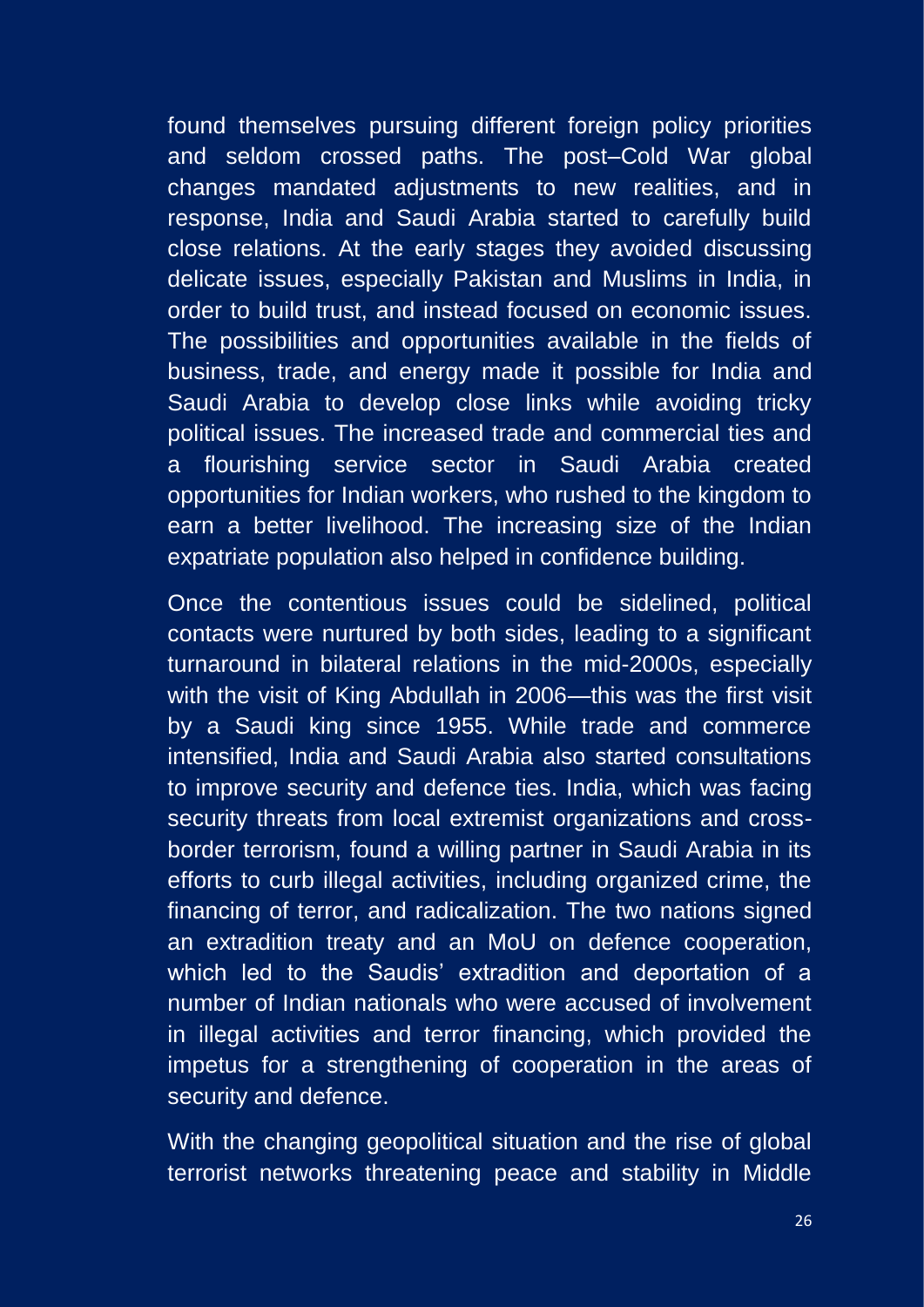East and South Asia emerging as a common concern, India and Saudi Arabia are now looking to further strengthen their security and defence ties through cooperation in the areas of conducting counterterrorism, combating radicalism, and sharing intelligence. This is an important area of focus, and it forms the bedrock of the strategic partnership. Undoubtedly, this is important because both India and Saudi Arabia are faced with strong threats from global terrorist organizations who have targeted civilians and the innocent all over the world, including in India and Saudi Arabia. The strategic partnership is intended to achieve closer intelligence sharing and better coordination against online radicalization and to combat terrorism and achieve peace and stability in both regions.

The other area where India and Saudi Arabia are looking to enhance cooperation is bilateral investments. India has been making significant efforts to ease bureaucratic bottlenecks and attract foreign direct investments (FDIs) that will attract Saudi investments in particular. India is a growing market, and there are vast opportunities in a variety of areas, including the infrastructure, building, construction, transport, education, health care, and the service sector. In fact, India is emerging as one of the favourite destinations for FDIs, and since 2014, the overall FDI inflow has almost doubled: The annual FDI in India in the year 2013–2014 was US\$36 billion, in 2014–2015 it grew to US\$45 billion, in 2015–2016 it reached US\$55 billion, and it crossed the US\$60 billion mark in 2016–2017.<sup>78</sup> This rapid increase indicates that the overall market confidence in India is on the rise, and with the enactment of further measures to ease the establishing business and

<sup>78</sup>*Financial Express*, "3 Years of Modi Rule: FDI Inflows Jump to \$60 Billion in 2016-17 from \$36 Billion in 2013–14," May 19, 2017, [http://www.financialexpress.com/economy/3-yearsof-modi-rule-fdi-inflows-jump-to-](http://www.financialexpress.com/economy/3-yearsof-modi-rule-fdi-inflows-jump-to-60-billion-in-2016-17-from-36-billion-in-2013-14/676518/)[60-billion-in-2016-17-from-36-billion-in-2013-14/676518/](http://www.financialexpress.com/economy/3-yearsof-modi-rule-fdi-inflows-jump-to-60-billion-in-2016-17-from-36-billion-in-2013-14/676518/)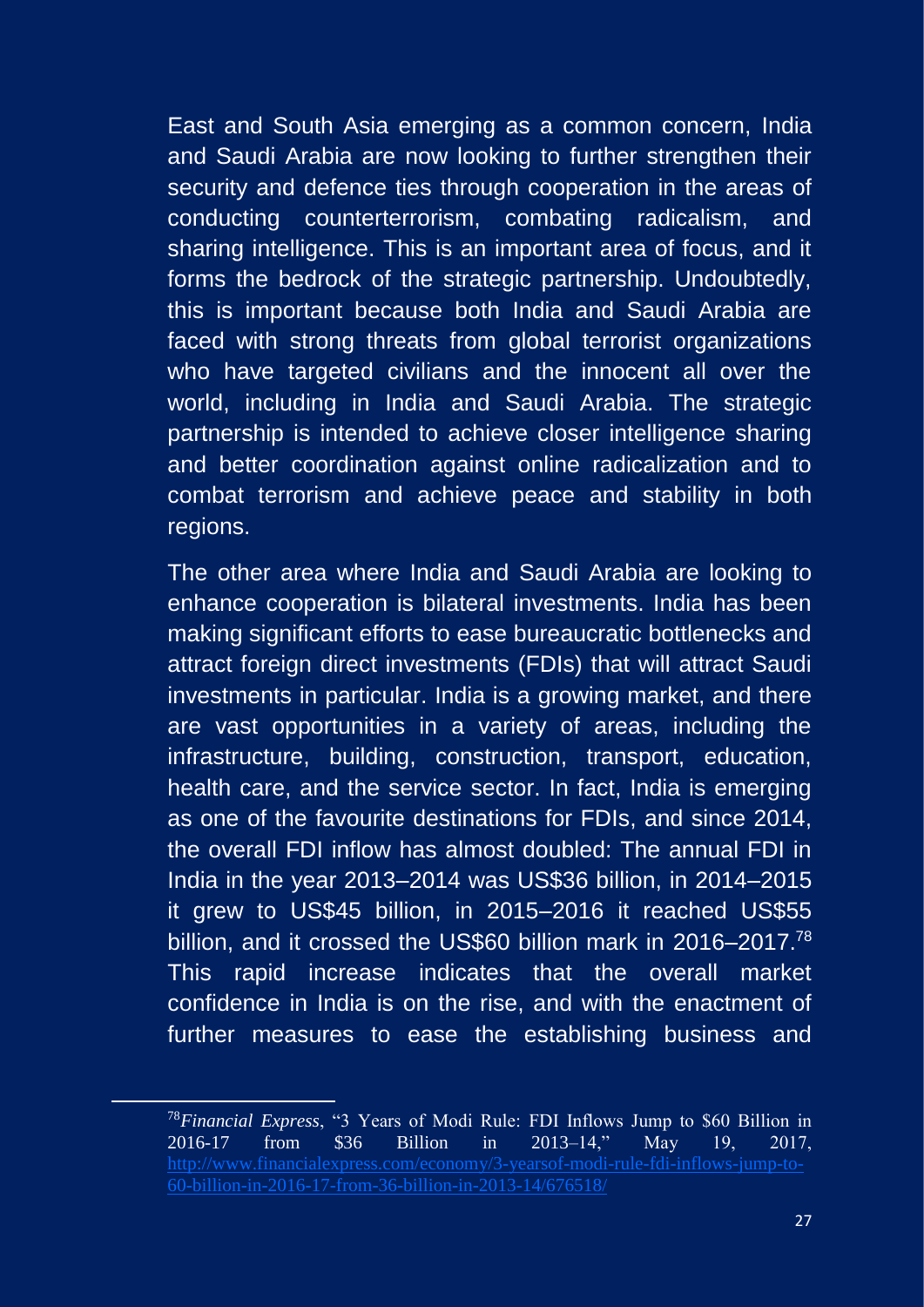making of investments, the annual FDI is expected to increase even further.

Saudi Arabia, which has large stores of sovereign funds, has an opportunity to invest in the growing Indian market, which offers long-term investment possibilities, has a built-in shockabsorbing system, and can provide the necessary skilled manpower for foreign investors. Saudi businesses will find India as an attractive destination because it offers huge returns on account of being a large market, and despite some remaining problems (which the current government is focused on removing), cost-benefit assessments reveal a positive situation. At the same time, the diversification efforts in the Kingdom of Saudi Arabia are creating opportunities for Indian businesses that will contribute in strengthening bilateral relations, and indeed, the numbers of Indian businesses and workers engaged in the Saudi market is on the rise. Indians are not only the largest expatriate community, they have also proven to be peaceful and enterprising.

#### **Challenges**

There are, however, a few areas that pose challenges for the progress of the Indo-Saudi strategic partnership. Apart from minor domestic issues such as intermittent cases of exploitation of Indian workers (mainly workers who are lured and deceived by spurious agents and manpower agencies), which both governments are committed to avoid and ameliorate, the two challenges for India and Saudi Arabia are to manage Indo-Iranian and Saudi-Pakistani relations. India has good relations with Iran, but Saudi-Iranian relations are tense and going through a turbulent phase. Similarly, Saudi-Pakistani relations are strong, but India and Pakistan are traditional rivals and have not been able to transcend the religious hatred sown during the partition of the subcontinent. Even though both India and Saudi Arabia have managed to keep their relations completely bilateral and have set aside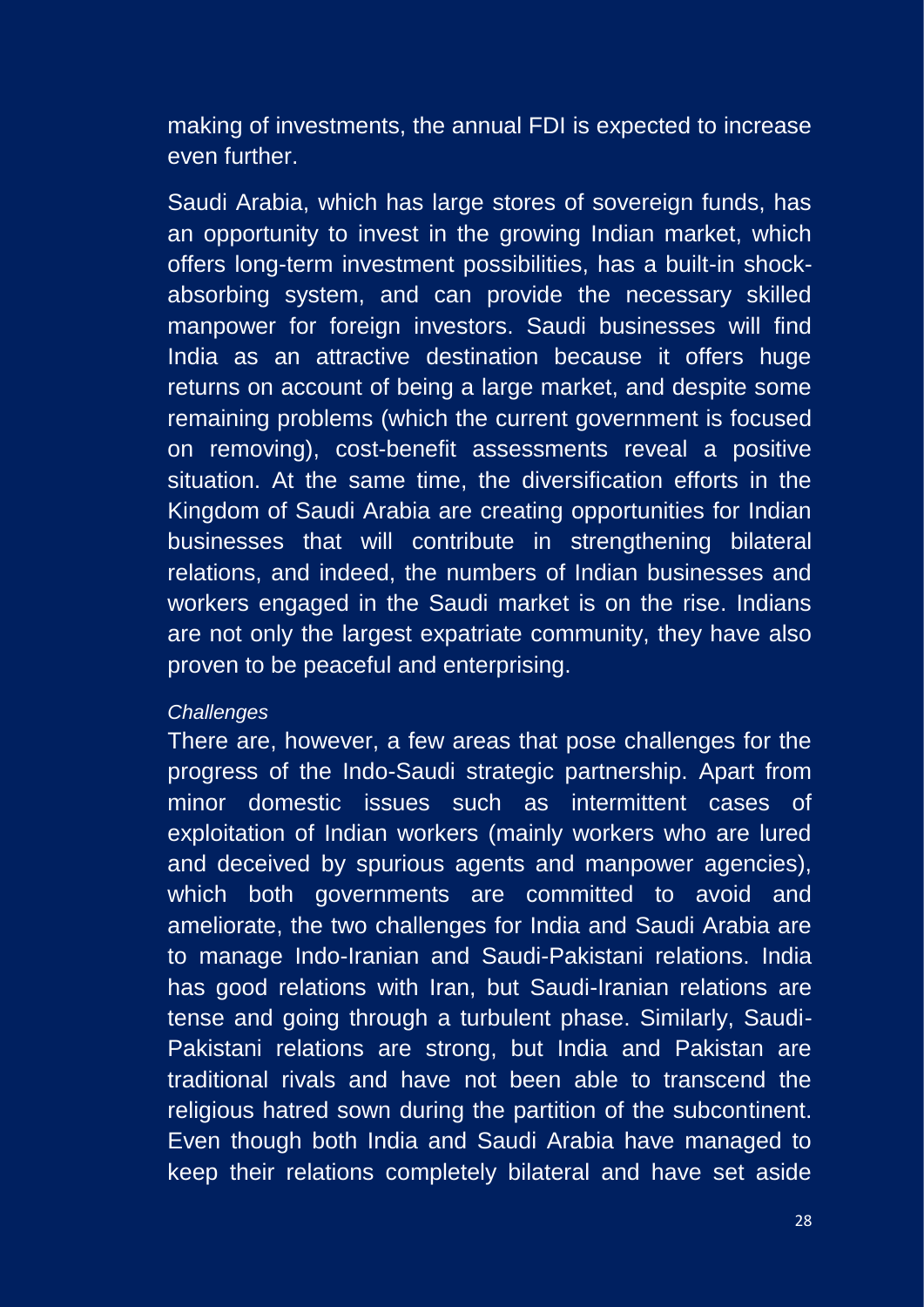tricky external issues that could hamper them, the two nations will have to work to maintain a balance. At the same time, when it comes to issues of cross-border terrorism and statesponsored terror the two have spoken with a single voice in condemning all kinds of terror and have made it clear that it will not be tolerated at any cost. Nonetheless, India and Saudi Arabia will both have to strike a balance in dealing with each other's adversaries if they wish to realize the true potential of a strategic partnership.

#### Conclusion

Indo-Saudi relations have gone through various phases before evolving into strong bilateral relations and are gradually acquiring a strong strategic dimension. The two nations share historical bonds, have strong business and trade links, and are both global emerging economies looking for sustainable growth. The sheer number of Indians working in Saudi Arabia and the regular diplomatic and political contacts give an indication of the feelings of bonhomie between the two countries. With the changing geopolitical situation, the two areas that have emerged as the most important aspects of this new strategic partnership are cooperation in the security and defence sectors and improvements in commercial and business ties. India and Saudi Arabia will have to be mindful of the challenges, especially those posed by external adversaries, as they continue to make progress in their bilateral relations. The prospects for improvement in bilateral relations are bright and the potentials are immense, so we should expect the future to bring a strengthening of relations, a better two-way flow of investments, and stronger security cooperation.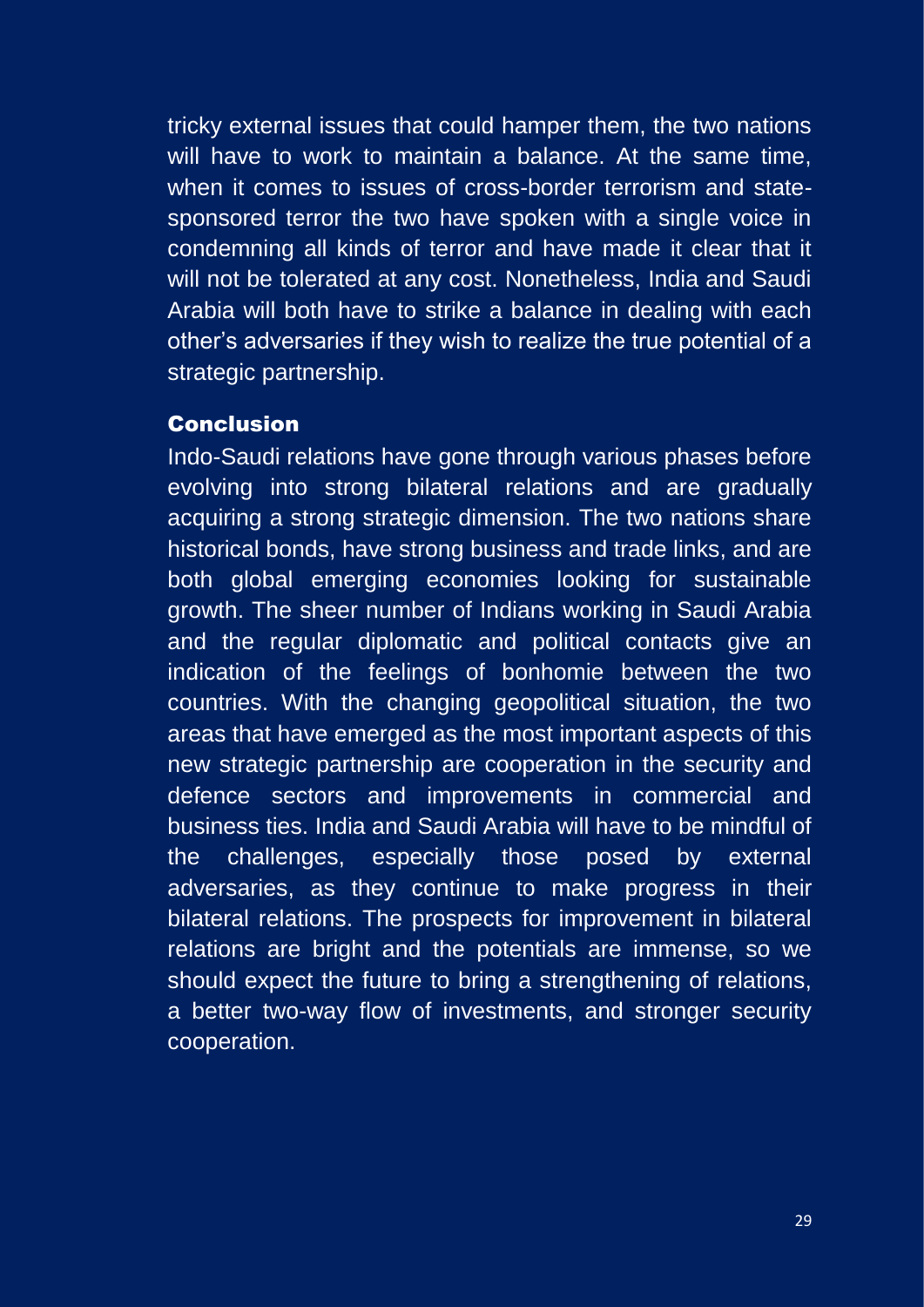Originally published by King Faisal Centre for Research and Islamic Studies, Riyadh in 2018 and is reproduced with permission

© King Faisal Center for Research and Islamic Studies, 2018

Citation: Quamar, Md. Muddassir, "Indo-Saudi Relations Emerging Strategic Dimensions," KFCRIS Dirasat, No. 32, February 2018, Riyadh: King Faisal Center for Research and Islamic Studies.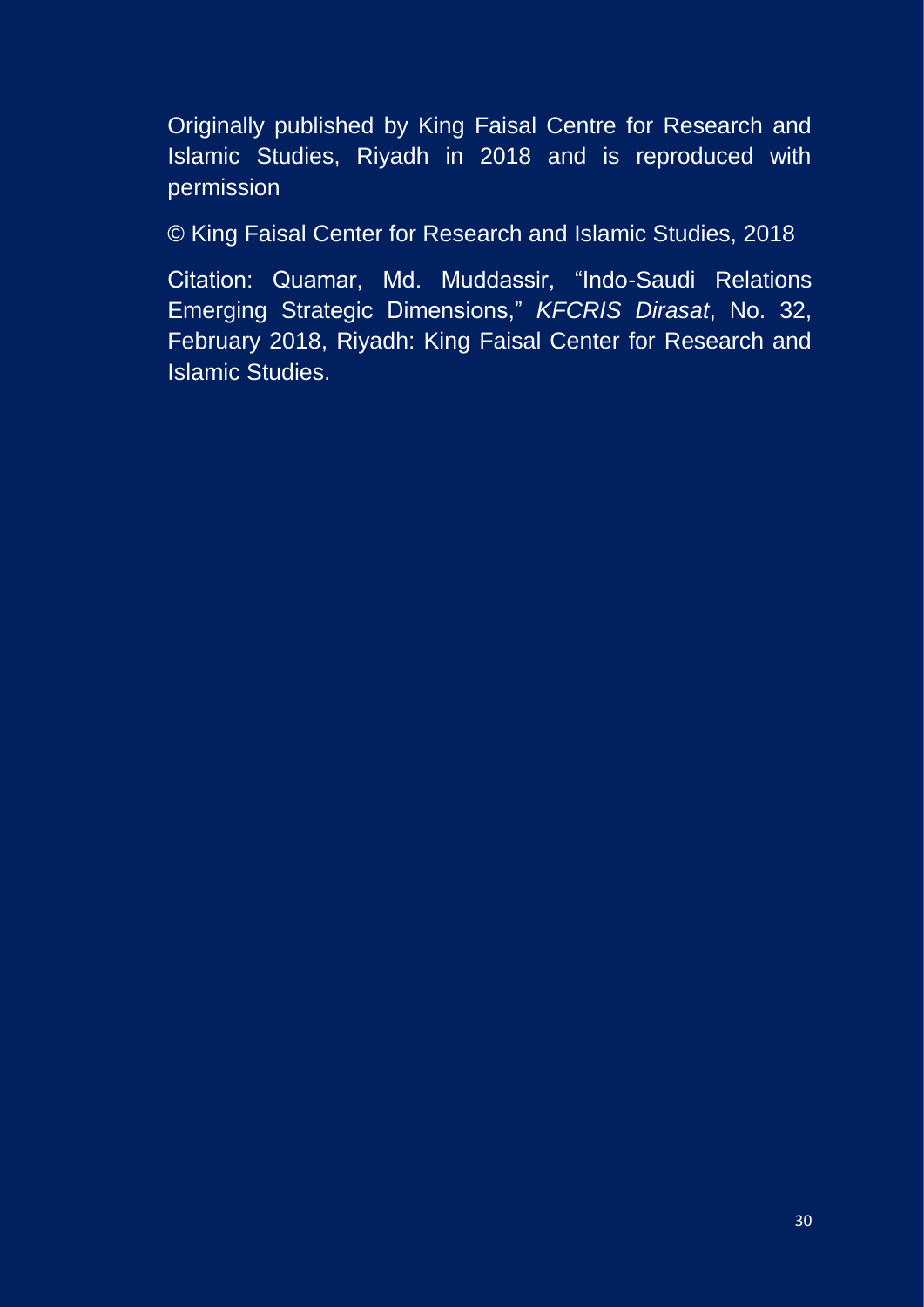#### About the Author

Md. Muddassir Quamar is Associate Fellow at the Institute for Defence Studies & Analyses, New Delhi. He obtained a Ph.D. in Middle East studies from Jawaharlal Nehru University in 2016. His areas of interest include Indo-Gulf relations, India and the Middle East, politics and societies in the Gulf and political Islam. His research articles have appeared in international refereed journals including Contemporary Arab Affairs, Journal of Arabian Studies and Digest of Middle East Studies. He has co-edited an anthology titled Contemporary Persian Gulf: Essays in the Honour of Girijesh Pant, Prakash C. Jain and Gulshan Dietl (Sage, 2015) and serves as Associate Editor of Contemporary Review of the Middle East, a peer-reviewed journal published by Sage, India. Between November 2014 and February 2015, he was a Visiting Fellow at the King Faisal Center for Research and Islamic Studies, Riyadh. He is currently working on a co-authored book on India's Saudi Policy.